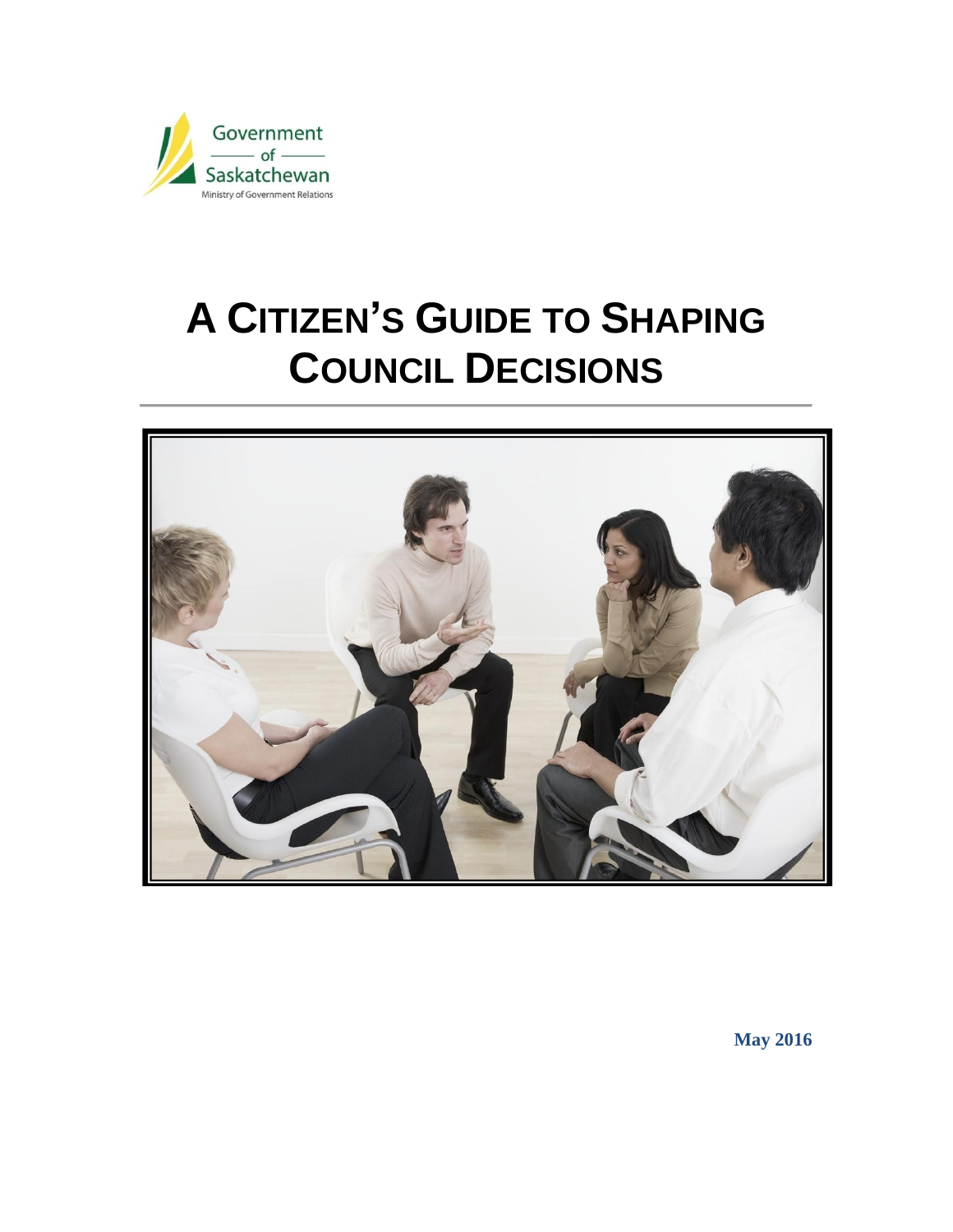# TABLE OF CONTENTS

| Appendix E – Municipal Actions after Receiving a Valid Petition for a Referendum 28 |  |
|-------------------------------------------------------------------------------------|--|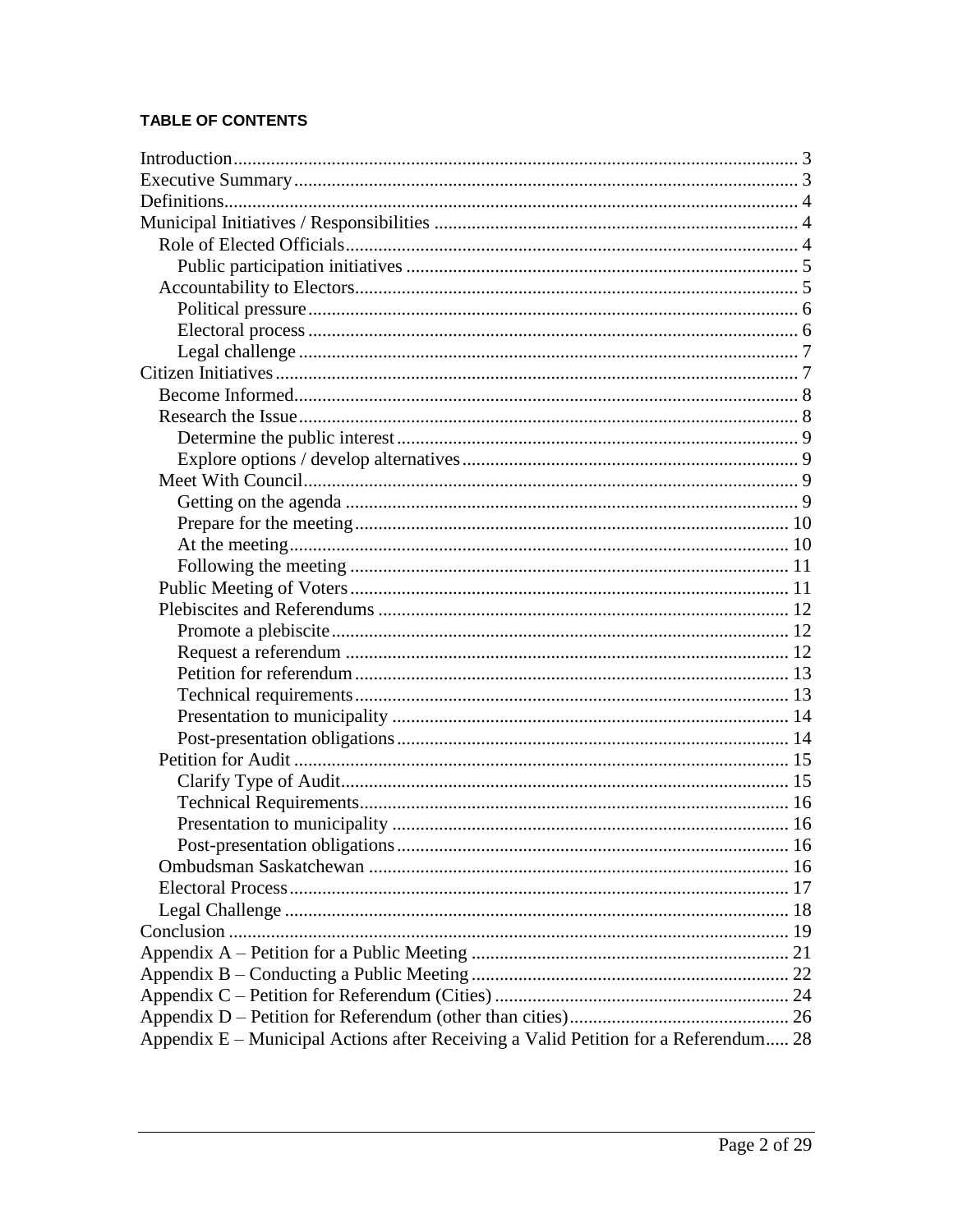# <span id="page-2-0"></span>**Introduction**

*The Municipalities Act* is the legislation setting out the framework within which municipalities, other than cities or northern municipalities must use to govern themselves while reaching decisions which affect property owners and residents. Saskatchewan cities function under *The Cities Act* which closely parallels *The Municipalities Act.* These statutes confer responsibility to municipalities to encourage and enable public participation in the governance process.

This document is intended to help citizens explore and understand the options available to those who want to be involved in the municipal governance process. For instance, you may want council to change an existing policy or adopt a new policy regarding a public matter.

**NOTE:** *The information in this document is not a substitute for legislation. It is important to examine the exact wording of legislative references. Questions of a legal nature should be directed to a solicitor.*

# <span id="page-2-1"></span>**Executive Summary**

# **Your Municipality**

Municipalities are created by provincial legislation and are recognized as a responsible and accountable level of government within their jurisdiction. The jurisdiction includes most issues which impact citizens and ratepayers including but not limited to, waste collection and disposal, land use policy and property taxation policies. Municipalities have autonomy or the ability to act according to their own direction regarding the majority of matters within their jurisdiction. Very few bylaws or policies require provincial approval. Municipal councils and the individual members of council are accountable to the people who elect them.

Through its decisions and policies your municipal council will provide services, facilities and other things that, in its opinion, are necessary or desirable for all or part of the municipality. If you feel your council should consider or change a particular policy or decision there are steps you can take in an effort to bring about change.

## **Citizens' Role**

Encouraging municipal accountability by citizens and ratepayers falls into three categories. Initially, you may build political support at the local level to persuade council to change or adopt a policy or bylaw. You could begin this process by opening lines of communication with council, speaking with individual members of council to lobby for support or perhaps addressing council at one of its meetings. You may discuss your views with other citizens to determine the level of support which exists for your proposal, contrasting that to the support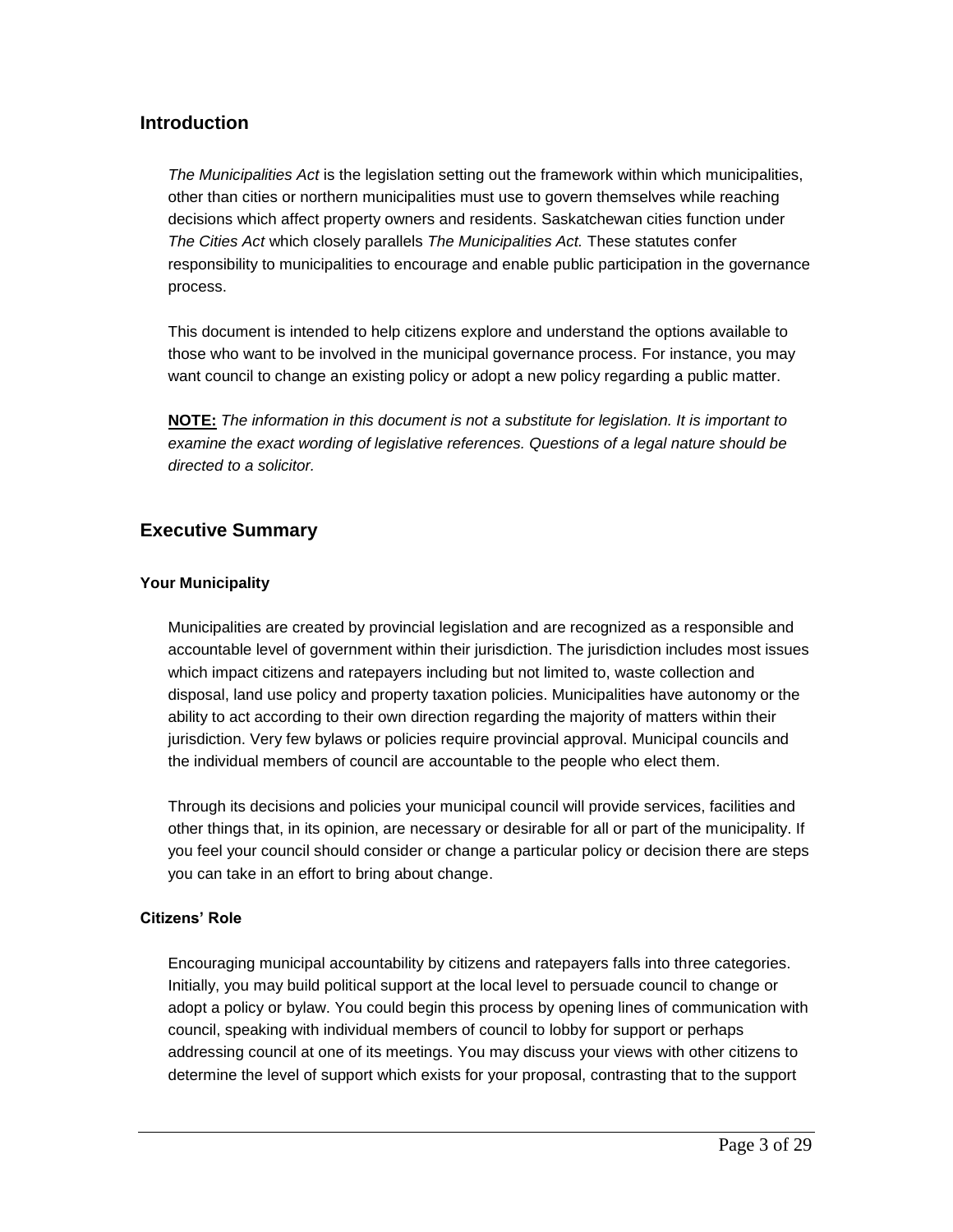that exists for council's position. The public accountability provisions in legislation provide you with rights:

- to observe council meetings;
- to access municipal documents; and
- to petition council.

Members of council are elected for a four-year fixed term of office. If you are not satisfied with the position taken by a member of council on a public issue you have the right to vote for an alternate candidate or to seek office yourself. There is no ability to recall or "unelect" a member of council prior to the expiration of his or her term of office although there are situations where a judge might order the office of an elected member to be vacated.

A final option by which you may hold council accountable is to initiate a legal action through the courts in an effort to remove a disqualified person from office, to overturn bylaws or policies or to resolve potential liabilities. There may be matters for which a municipality cannot be sued. This option should be considered only as a last resort and after obtaining legal advice.

More detailed information is contained within this document.

# <span id="page-3-0"></span>**Definitions**

- 1. "Act" means *The Municipalities Act* and unless otherwise indicated, *The Cities Act*
- 2. "Administrator" means the person appointed to the office of Administrator (for ease of reference only in this document it also refers to City Clerk, Village Clerk and other similar persons)
- 3. "CA" means *The Cities Act*
- 4. "Council" means the duly elected council of the municipality
- 5. "Elected official" means a person who has been elected to council including mayors, reeves, councillors and aldermen. They may also be referred to as "member of council" or simply "member"
- 6. "LGEA" means *The Local Government Election Act, 2015*
- 7. "MA" means *The Municipalities Act*
- 8. "Ministry" means the Ministry of Government Relations
- 9. "Municipality" means rural and urban municipalities including cities, towns, villages and resort villages
- 10. "Plebiscite" means a vote of electors to provide council with non-binding direction
- 11. "Referendum" means a vote of electors to provide council with binding direction
- 12. "Statutory" means enacted, regulated or authorized by legislation or regulation

## <span id="page-3-1"></span>**Municipal Initiatives / Responsibilities**

## <span id="page-3-2"></span>*Role of Elected Officials*

Elected officials are responsible for developing public policy and for making decisions affecting the day-to-day affairs of their municipality.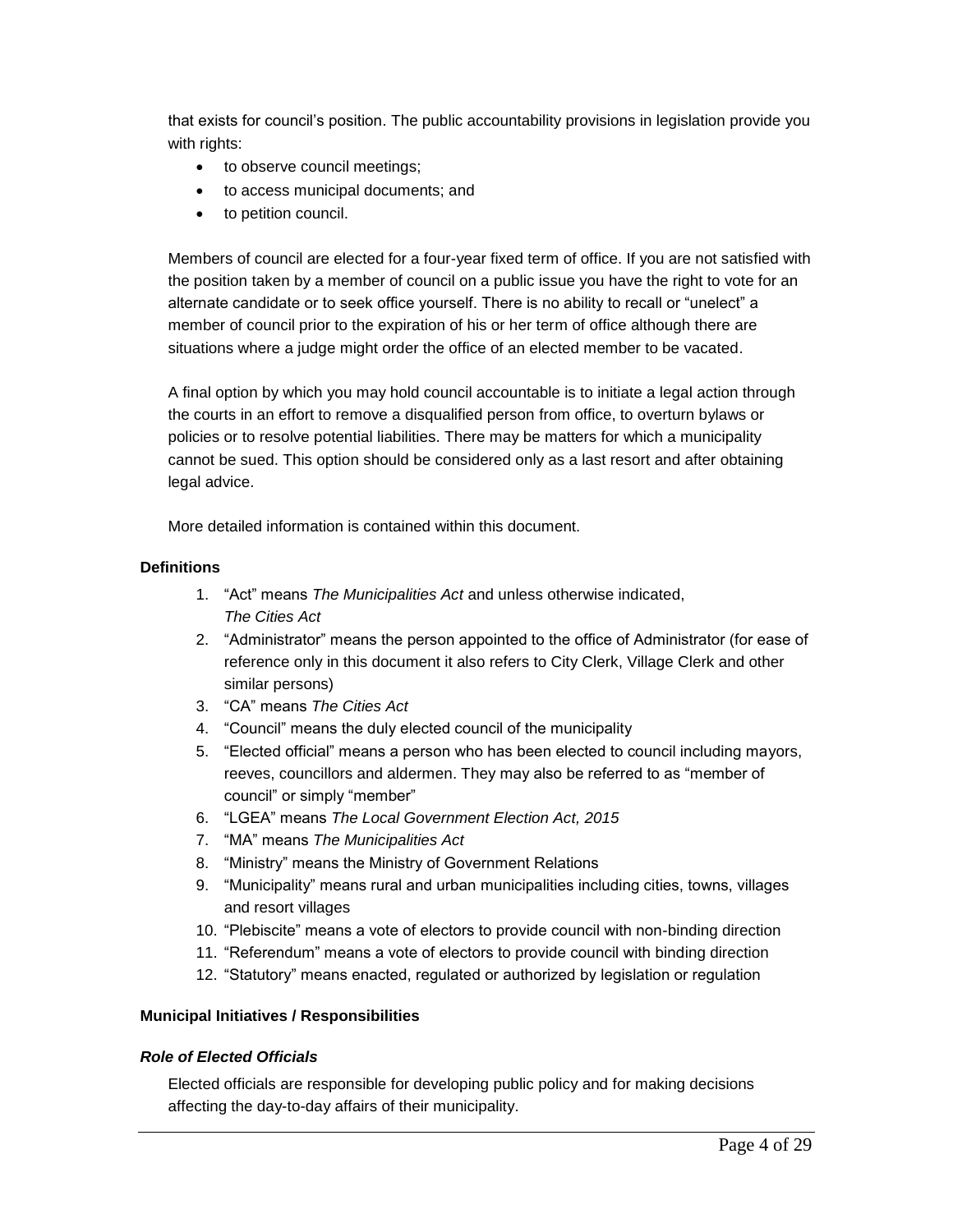Members of council have a duty to represent the public and to consider the well-being and interests of the municipality. $1$ 

# <span id="page-4-0"></span>**Public participation initiatives**

Legislation, for the most part, does not describe how a municipality is to encourage and enable public participation in the governance process. It is up to council to determine how it might engage the public during the development of public policy. These initiatives might include public meetings, surveys or simply talking to electors. The activities might be more formal such as plebiscites and referendums.

Municipalities are required to formally advise the public of their intention to consider certain matters.<sup>2</sup> Some but not all, of the matters for which notice must be provided include:

- borrowing money;
- selling or leasing land for less than fair market value unless there was a public offering; and
- setting the remuneration payable to members of council.

The municipality's *Public Notice Bylaw* lays out the minimum notice requirements and method by which the public will be informed of impending action. Unless a longer time is specified, public notice must be given at least seven days before the council meeting at which the matter will be discussed. The document *[Public Notice Obligations](http://www.saskatchewan.ca/~/media/files/government%20relations/advisory%20services/bylaws/bylaws-municipal/public%20notice%20obligations.doc)* is available on the Government of Saskatchewan website<sup>3</sup> and outlines those matters for which public notice must be provided by municipalities other than cities.

Public notice does not mean that citizens are automatically able to provide input regarding the proposed agenda item. For some issues such as permanent road closures  $^4$  or zoning bylaw amendments<sup>5</sup>, there may be a statutory opportunity to address council. You should contact the municipal administrator if you want to formally address council at an upcoming meeting as rules respecting delegations, presentations and submissions will be outlined in a council meeting procedures bylaw. 6

# <span id="page-4-1"></span>**Accountability to Electors**

Municipalities are recognized by legislation as a level of government within their jurisdiction and as being accountable to the people who elect them.<sup>7</sup> Citizens may hold their municipal government accountable through three different mechanisms:

<sup>1</sup> Section 92 MA; Section 65 CA

<sup>&</sup>lt;sup>2</sup> Section 128 MA; Section 102 CA

[www.saskatchewan.ca](http://www.saskatchewan.ca/)

<sup>4</sup> Subsection 13(5) MA; Subsection 13(3) CA

<sup>5</sup> Subsection 207(2), *The Planning and Development Act, 2007*

<sup>6</sup> Section 81.1 MA; Section 55.1 CA

<sup>&</sup>lt;sup>7</sup> Section 3 MA; Section 3 CA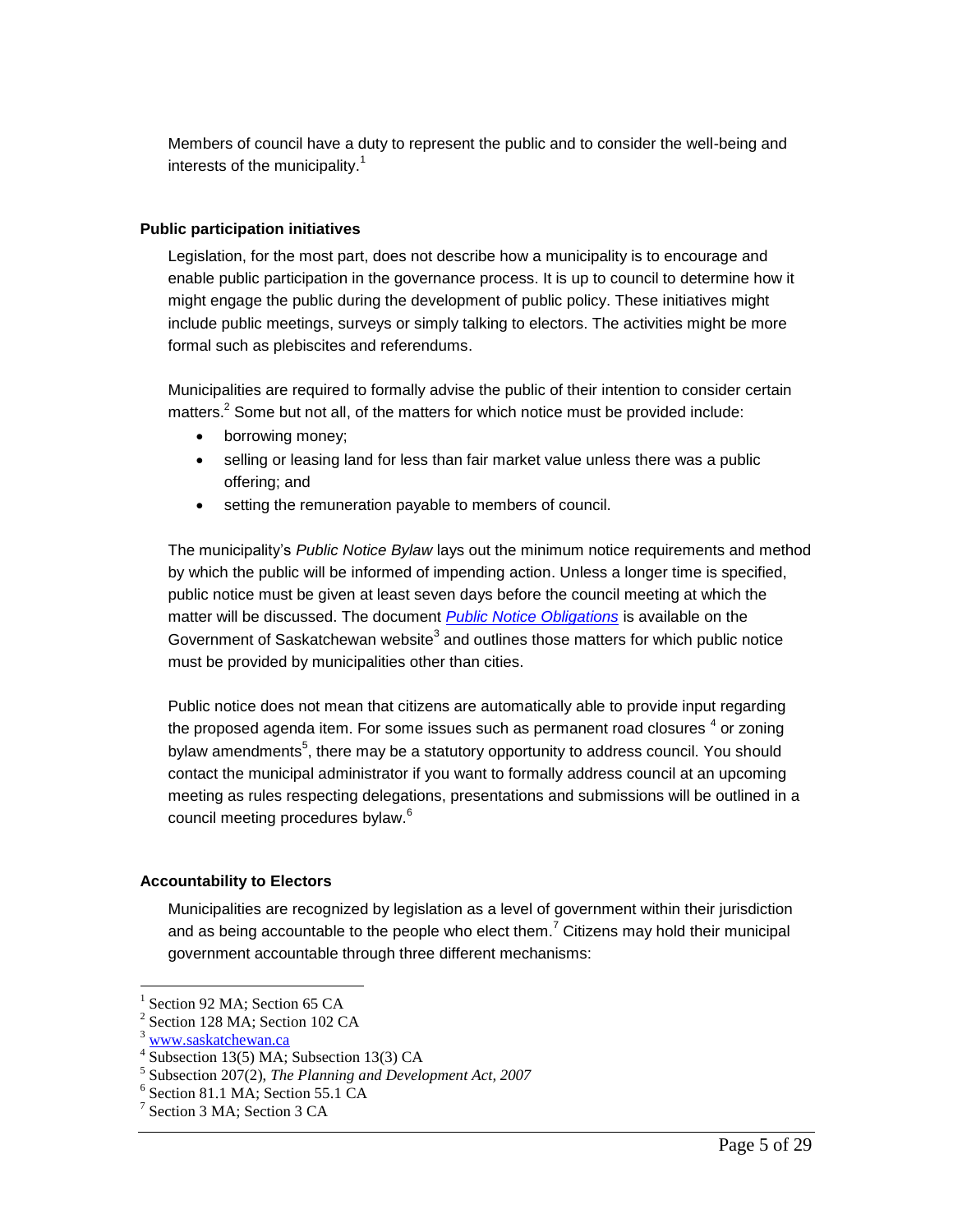- political pressure;
- electoral process; and/or
- legal action.

## <span id="page-5-0"></span>**Political pressure**

Decisions by government at any level, including municipalities, are by their very nature, political. There is generally more than one side or one view with respect to most matters addressed by council. Members of council will often consider matters in the face of competing, and even sometimes conflicting interests. Municipalities will typically search for solutions where all or at least the majority of interests can be satisfied; however, there will be instances where this may be unattainable.

In situations where you feel the municipality failed to take certain views into sufficient consideration prior to making a decision, you may attempt to persuade one or more members of council to reconsider the matter. You may lobby individual members of council by discussing the matter with them informally, or request attendance at an upcoming council or council committee meeting to discuss the matter more formally.

Building political pressure may also include activities designed to gauge the level of support from other citizens. These activities include discussing the matter with other citizens, encouraging them to talk to members of council, or writing letters to the editor of local newspapers.

Building political pressure is, in essence, undertaking activities at the local level to elevate the consideration of a specific point of view with respect to a matter where there may be competing interests.

## <span id="page-5-1"></span>**Electoral process**

Elected officials hold office with the approval of their citizens and ratepayers.

- If you are an elector in an urban municipality, you have an opportunity every four years to elect members of council, including the mayor.
- If you are a voter in a rural municipality, you vote for your division councillor and your reeve every four years:
	- o Elections for reeve are held in 2016, and every four years thereafter.
	- $\circ$  Elections for members of council representing an odd-numbered division are held in 2016, and every four years thereafter.
	- o Elections for members of council representing an even-numbered division are held in 2018, and every four years thereafter.

The Government of Saskatchewan website contains information regarding election dates and qualifications of electors and candidates.<sup>8</sup>

<sup>8</sup> [www.saskatchewan.ca](http://www.saskatchewan.ca/)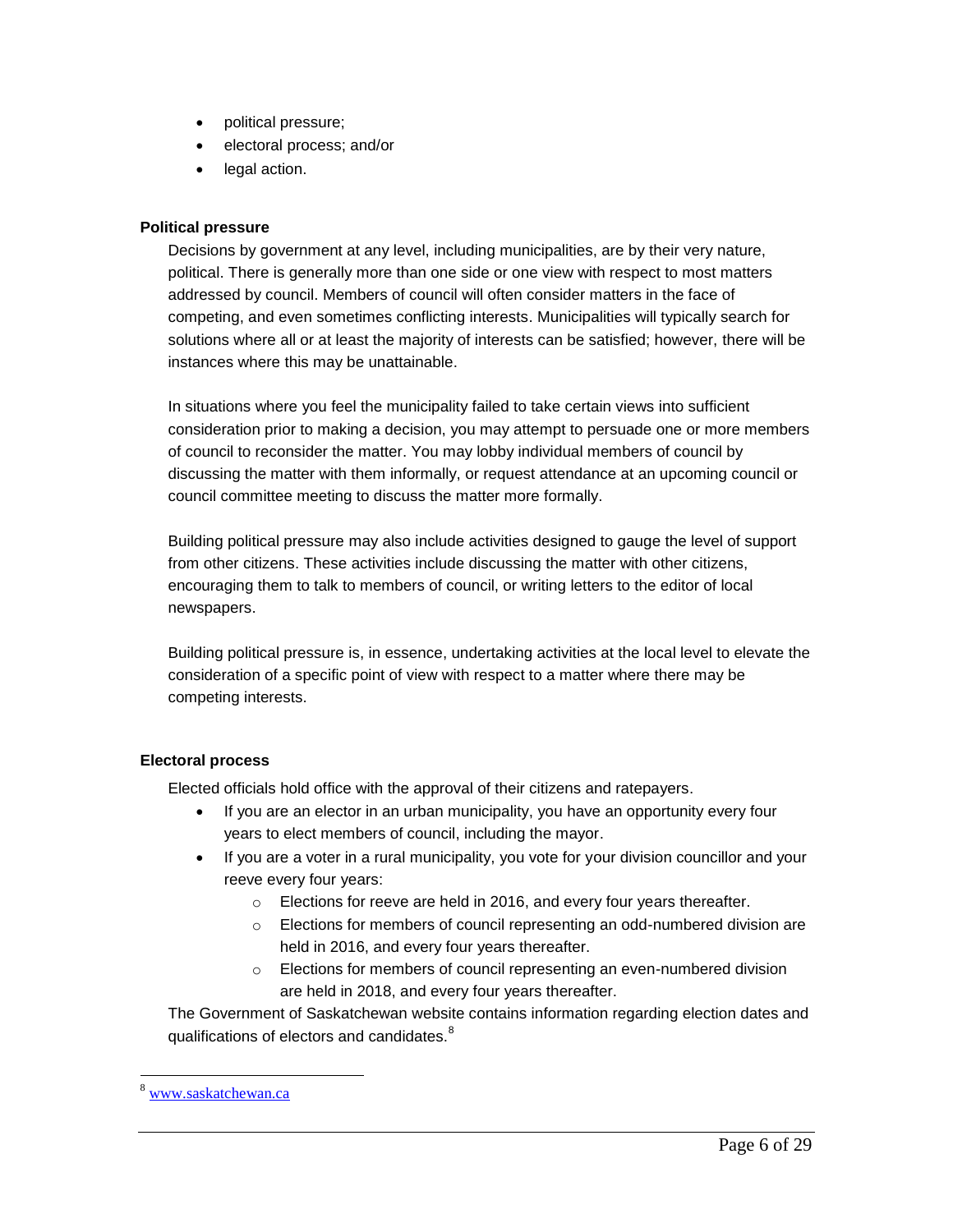You have the opportunity to effect electoral change, either by supporting a candidate or seeking office yourself.

# <span id="page-6-0"></span>**Legal challenge**

In situations where the municipality has allegedly acted contrary to the Act or other legislation, citizens may influence municipal policy through the courts. This may involve quashing (also called overturning) a bylaw or a resolution of council. This option should be considered only when all other alternatives have been exhausted and after consulting legal counsel.

## <span id="page-6-1"></span>**Citizen Initiatives**

An effective method of affecting municipal policy, from a cost standpoint as well as achieving results, may be the citizens' ability to influence public opinion.

In order to address concerns regarding municipal decisions, you may need:

- courage;
- persistence;
- persuasive skills; and
- $\bullet$  time.

It is one thing to discuss municipal matters at "coffee row" where the consensus is "somebody" should do "something." It takes courage to be that "somebody" to come up with "something," which may then be critiqued by others in the community. Persistence and your ability to persuade others will enable you, either alone or with others, to overcome possible resistance to proposed changes. This persistence, however, should not overshadow recognition that there may be little public support for alternative proposals. You should be prepared to further recognize that it may take some time to achieve your goal of building political support for a proposed policy.

To build public opinion or raise awareness of an issue, you are encouraged to consider the following strategies:

- become informed;
- research the issue:
- meet with council:
- facilitate a public meeting of electors;
- promote a plebiscite; and
- request a referendum.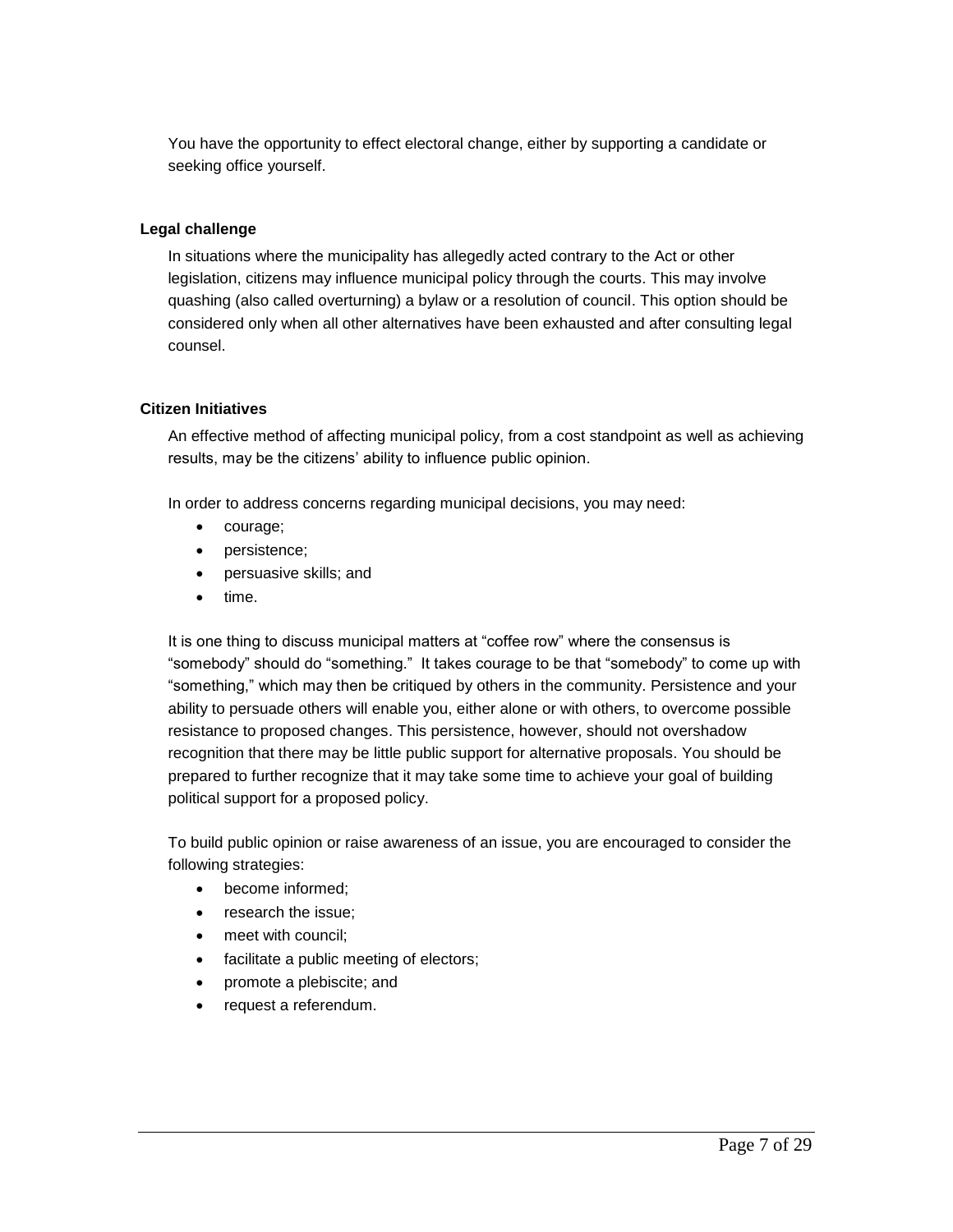#### <span id="page-7-0"></span>*Become Informed*

Municipal issues can rarely be classified as "black and white" topics. There may often be competing interests for scarce resources. For example, a municipality may choose to devote fewer resources to recreation programs in favour of providing more funds to the fire department. Citizens may generally agree that the fire department may need more funding. Others may suggest that these additional funds should be redirected from other activities, such as economic development initiatives, rather than recreation. Yet others might suggest that a modest tax increase is the appropriate response.

To become informed of the various aspects of municipal affairs, you are encouraged to exercise your right to attend council meetings to observe your members of council debate municipal issues.<sup>9</sup> Information can be obtained by requesting or viewing public documents such as meeting minutes and financial statements.<sup>10</sup> Copies of these documents may be obtained from the municipal office at a reasonable cost, which is established by council.

# <span id="page-7-1"></span>*Research the Issue*

As noted above, competing interests are not uncommon when discussing municipal matters, such as the type and quantity of municipal services or facilities.

If you want to know why council acted on an issue in a particular way, ask the administrator. This discussion should focus on the technical aspects, such as:

- factors considered;
- all options examined by council,;
- the expected outcomes; and
- possible implications of council's direction.

Administrators do not have voting privileges on questions coming before council, nor do they have responsibility to defend or rationalize a council's decision. Their role is to explain the decision. The advice or recommendations provided by the municipal administrator or other employees to council is considered to be information which may not be accessible by the public.<sup>11</sup> Your discussion should be limited to the "what" of the matter.

The question of "why" should be directed to members of council. The member should be able to explain why they felt the selected option was superior to others. While you might not be swayed to the member's position, you should come away with a sense of why that member of council thought the public interest was served.

<sup>&</sup>lt;sup>9</sup> Section 120 MA; Section 94 CA

 $^{10}$  Section 117 MA; Section 91 CA

<sup>&</sup>lt;sup>11</sup> Section 16, *The Local Authority Freedom of Information and Protection of Privacy Act*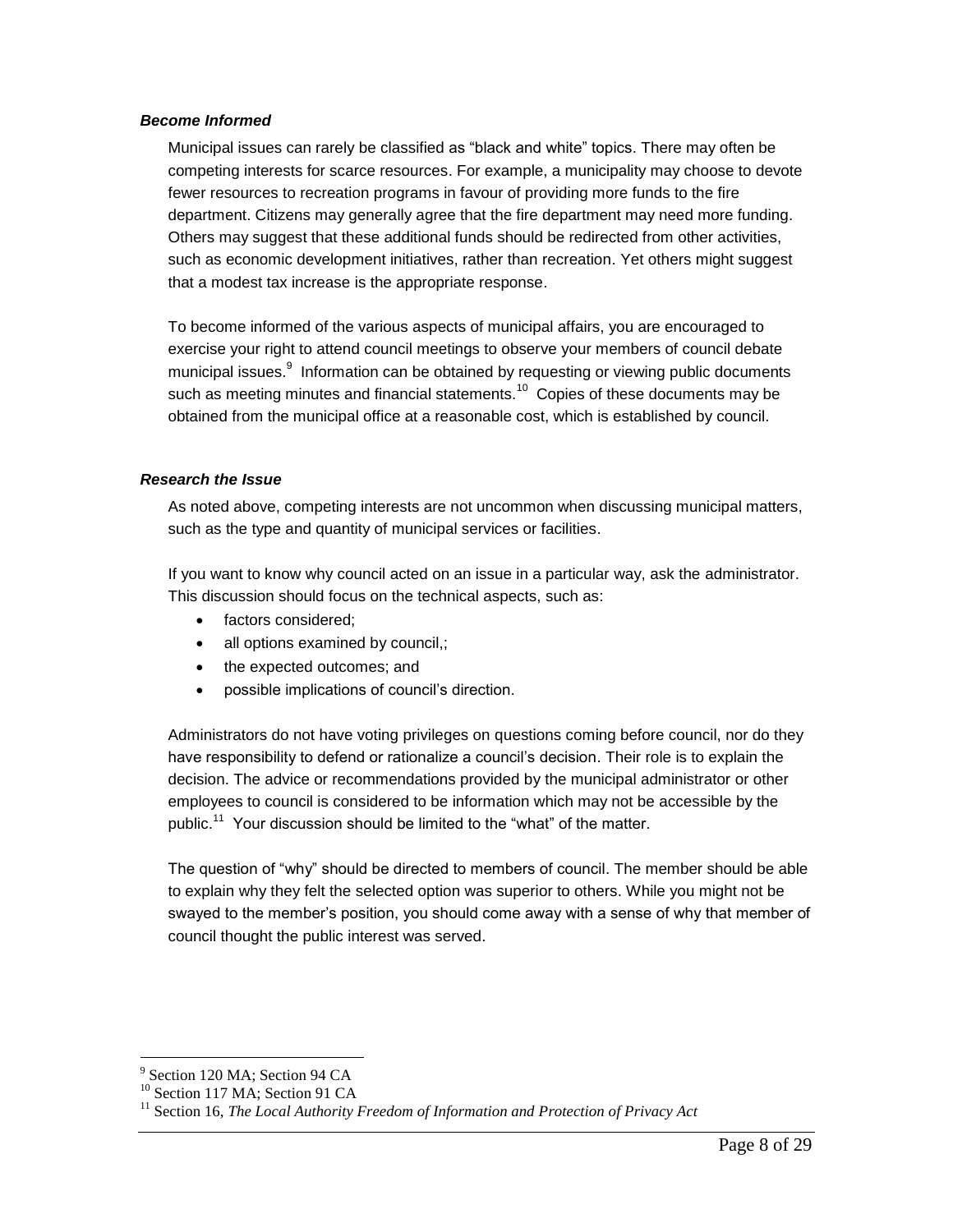#### <span id="page-8-0"></span>**Determine the public interest**

Citizens may identify the public interest regarding a matter by discussing it with others in the community, including stakeholders who may be impacted both positively and adversely by council's decision. Sending letters to the editor of the local newspaper may be another way to create awareness and promote discussion regarding the decision.

It is important to keep an open mind during these discussions with others. Some people may support council's decision, and if you find there is a significant level of support for council's position, it may be more difficult for you to convince council to change the policy.

#### <span id="page-8-1"></span>**Explore options / develop alternatives**

Part of a citizen's research should include exploring options or alternatives. The discussions with the administrator and/or members of council may identify alternative options which were set aside for a variety of reasons. It may be beneficial to council and the community in general to identify choices which may enjoy greater public support.

These new options or alternatives may be identified through discussions with the administrator, members of council, or other citizens. Using the Internet or other media to examine how other municipalities have dealt with similar situations may result in solutions which council might not have considered.

Proposing choices or options may enhance your efforts to influence council's policies.

## <span id="page-8-2"></span>*Meet With Council*

Talking with individual council members at the local restaurant, skating rink, or other places is not the same as meeting with council. Municipal decisions are made collectively by members of council at a council meeting. Citizens desiring to influence policy should be prepared to attend a council meeting to address all members of council at one time.

#### <span id="page-8-3"></span>**Getting on the agenda**

Contact the administrator to identify the municipality's requirements to be placed on the agenda to meet with council. The municipality's Council Procedures Bylaw sets out these rules. These rules may address some or all of the following:

- a deadline by which a request to be placed on the agenda must be filed with the administrator;
- the requirement for a written summary of the major items being addressed in the presentation to council; or
- a time limit to present the matter to council.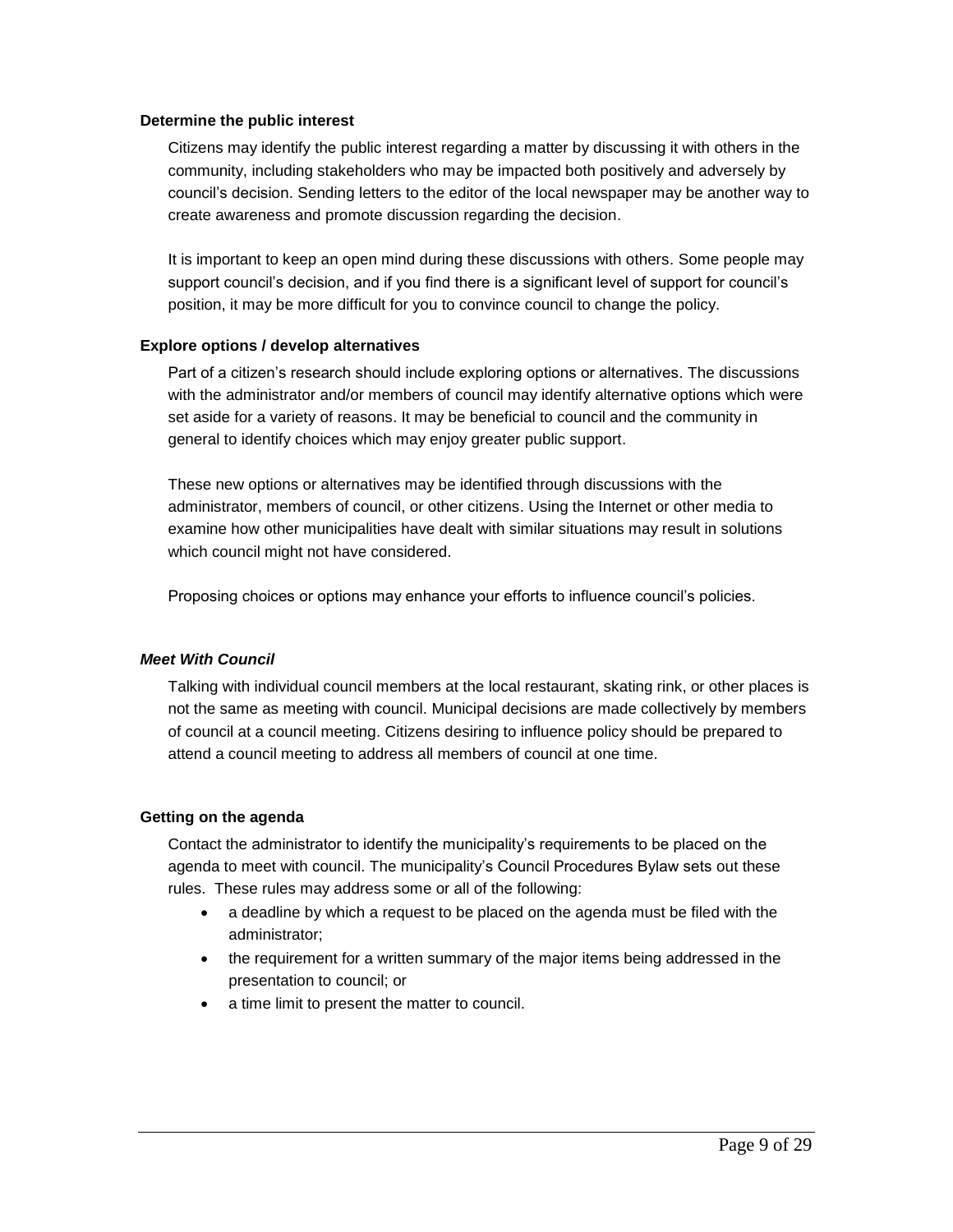# <span id="page-9-0"></span>**Prepare for the meeting**

Proper preparation for the meeting with council will enhance, but not guarantee, the success of your presentation. You should ensure that you are fully knowledgeable regarding the matter at hand. Consider the following points:

- Clearly identify the issue. If there are other non-relevant matters which you wish to address, it may be beneficial to deal with those at another time. Including too many items at one time may minimize action on any of the items;
- Outline the research procedures and outcomes. Withholding the identity of those persons with whom you have discussed the issue may cast doubt on the credibility of the results of those discussions. Include the source of external data to enable others to compare the current situation with the other situations you have identified;
- Propose alternatives to council. It should be presumed that council carefully considered the matter and made its decision based on a long-term benefit to the municipality. Proposing constructive alternative ideas may be viewed positively by council, particularly in those circumstances where action should be taken by council and where the status quo is not a publicly acceptable option;
- Rationalize the alternatives. Just as members of council should be prepared to provide reasoning for their decisions, be prepared to provide reasons for your suggestions. You may wish to constructively offer reasons why council's position may not be the best option;
- Be prepared to answer questions. The presentation, and the written summary if one was provided, may not have adequately addressed all of the considerations associated with the issue; and
- Be aware there may be resistance to new proposals. Try to keep the discussion focussed on the matter at hand.

# <span id="page-9-1"></span>**At the meeting**

The delegation to the council meeting may be comprised of one citizen or a group of citizens. Where there are multiple attendees, it is important that a single person is designated as the spokesperson for the group. Among other things, there are two important considerations which the group may wish to think about when determining its spokesperson.

- Does the person have good speaking skills? If not, the presentation may drift from its main intention, or the speaker may be unable to maintain council's focus on the issue.
- Does the person have a poor social or business relationship with one or more members of council? If so, these biases may emerge during the discussion and may compromise the merits of the points being raised.

Citizens attending the meeting, but not actively participating in the presentation, should refrain from cheering, applauding, or other such actions. These actions may detract from the merits of the views being expressed to council, generating unwarranted resistance. The attendance of supporters should by itself clearly demonstrate there is support for alternative actions.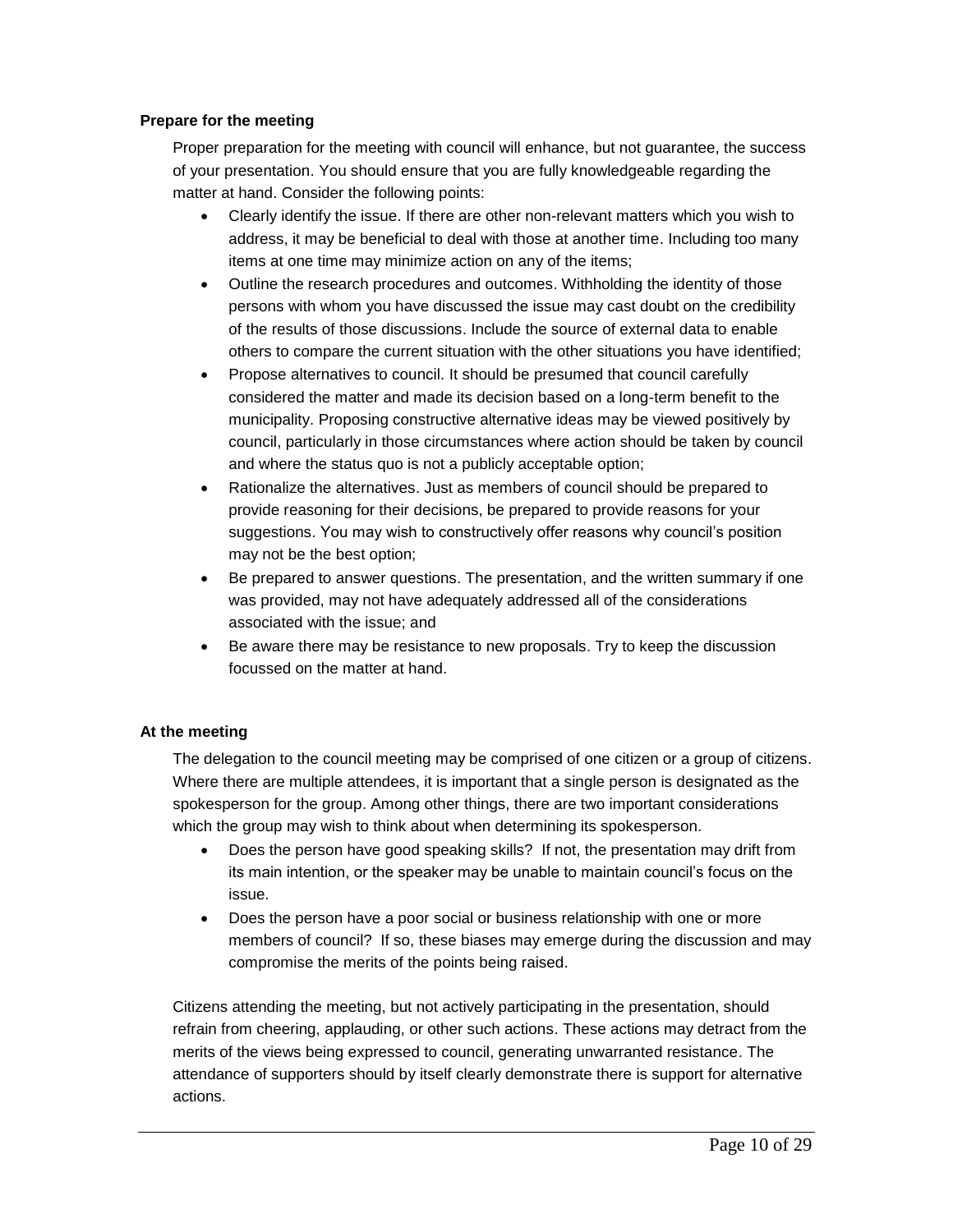Following the presentation, members of council may pose a question to which the spokesperson may not be the best respondent. In this case, you should ask council's approval to defer the question to one of the other citizen delegates.

When the presentation and questions have concluded, your status will shift from a delegate to an observer. You are entitled to observe council's deliberations with certain exceptions.<sup>12</sup> Your attendance, however, is on the condition that you do not disrupt members' debate.<sup>13</sup> Consider the effect your continued presence may have on those deliberations. While some councillors may be comfortable debating publicly, many have difficulty with this aspect of their role.

In some specific instances council can close a meeting to the public. If this should occur, you may be asked to leave the council chambers; however, you are entitled to return when council reconvenes the open meeting following those confidential discussions. Council may then pass a motion regarding the issue. Alternatively, there may be no resolution, signifying that council intends to take no immediate action regarding the matter.

#### <span id="page-10-0"></span>**Following the meeting**

In the days following the meeting, the municipality may provide you with written confirmation on the outcome of the meeting with council. A written response signifies conclusion of this phase of citizen involvement and ensures that all parties are aware of council's decision. You may wish to clarify your expectation of a written follow-up either during the presentation to council or afterwards with the administrator.

## <span id="page-10-1"></span>*Public Meeting of Voters*

A public meeting of voters is not the same as a meeting of council. This public meeting is typically convened to discuss a specific matter and serves to create awareness and build community understanding of the topic.

The outcome of this meeting is not binding on council – it will simply provide council with an opinion poll of those who attended, and possibly a recommended course of action. The final decision regarding the matter resides with council.

Public meetings may be initiated by council<sup>14</sup> or they may arise from a petition.

- For information regarding a petition for a public meeting, please refer to [Appendix](#page-19-0)  ["A".](#page-19-0)
- For information regarding conducting a public meeting, please refer to [Appendix "B".](#page-20-1)

 $\overline{a}$ <sup>12</sup> Section 120 MA; Section 94 CA

<sup>&</sup>lt;sup>13</sup> Subsection 119(3) MA; Subsection 93(3) CA

 $14$  Subsection 129(1) MA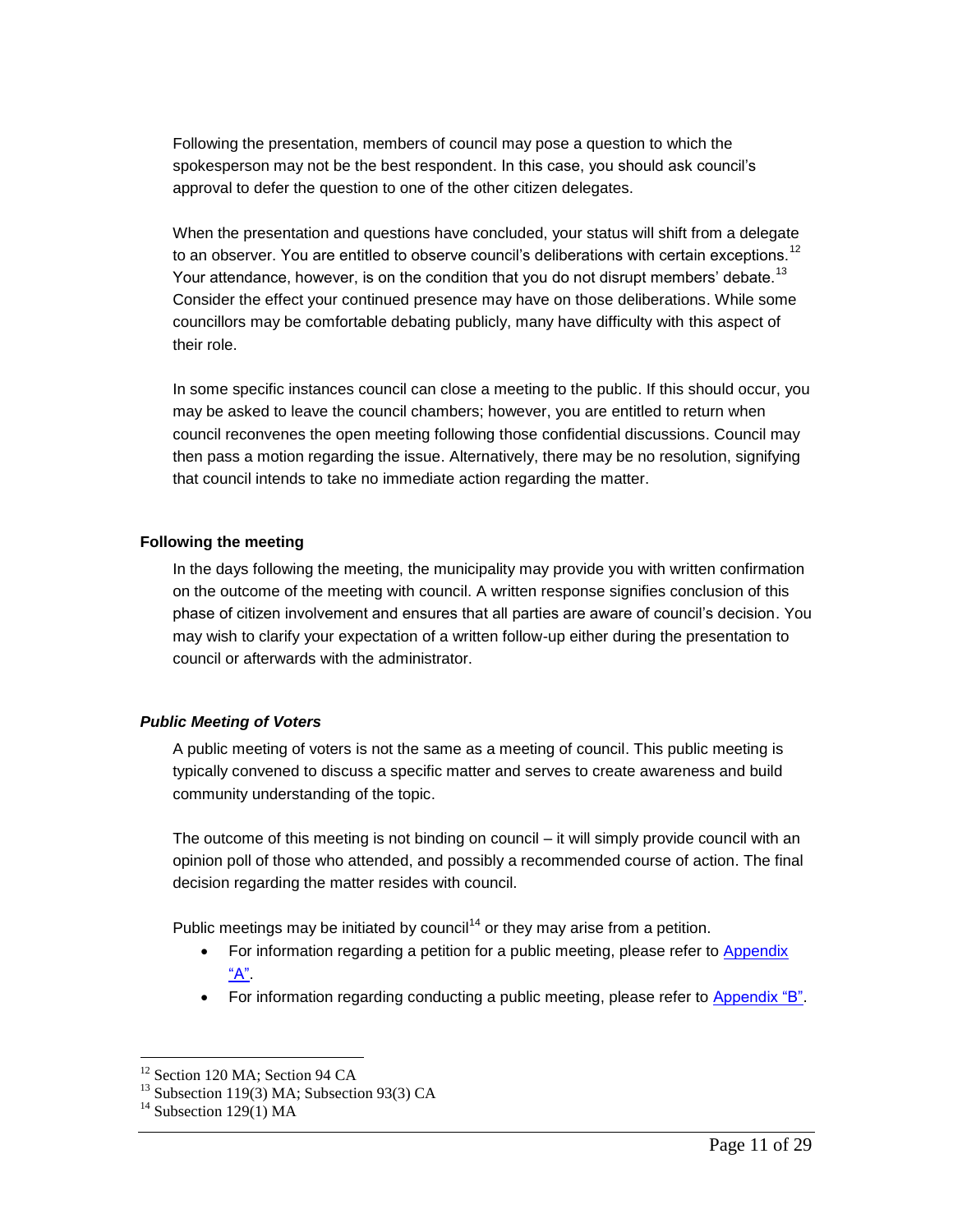If you feel a public meeting of voters is warranted consider the question of timing.

- A public meeting of voters held prior to meeting with council as a delegation provides council with community input.
- Calling for a public meeting following the meeting with council as a delegation is a strategy that could be used to compel council to reconsider a matter if you were initially unsuccessful.

## <span id="page-11-0"></span>*Plebiscites and Referendums*

Plebiscites and referendums are forms of direct democracy where the voters of a municipality are entitled to vote to signify their acceptance or rejection of particular proposals. Voting on bylaws, resolutions and questions must be conducted in accordance with *The Local Government Election Act, 2015. 15*

## <span id="page-11-1"></span>**Promote a plebiscite**

Plebiscites may be initiated only by council.<sup>16</sup> Council may respond to formal or informal requests to hold a plebiscite regarding a proposed policy. A petition cannot compel council to move forward with a plebiscite. The outcome of a plebiscite does not bind council to a course of action.

## <span id="page-11-2"></span>**Request a referendum**

Council may choose to hold a referendum or it may be required to hold a referendum as the result of a petition of voters.<sup>17</sup> There are prescribed technical requirements for these petitions.

The outcome of a referendum is binding on council if the voters approve the measure or question being asked. On the other hand if the majority of persons voting do not approve the proposed resolution or bylaw council may exercise its discretionary authority to pass the proposed resolution or bylaw if it wishes to do so.<sup>18</sup>

In those situations where a municipality is required to pass a bylaw or resolution – that is to say, where the referendum result approves the proposed bylaw or resolution – the municipality's ability to amend or repeal the bylaw or resolution is limited. The municipality may proceed with this action if any of the following conditions are met:

- The electors approve the proposed amendment or repeal of a bylaw or resolution through a plebiscite or a referendum;
- Amendment or repeal is necessary to avert an imminent danger to the health or safety of the residents of the municipality; or

<sup>&</sup>lt;sup>15</sup> Part IX LGEA applies to referenda.

<sup>&</sup>lt;sup>16</sup> Section 130 MA; Section 104 CA

<sup>&</sup>lt;sup>17</sup> Sections 131 & 132 MA; Sections 105 & 106 CA

 $18$  Section 137 MA; 111 CA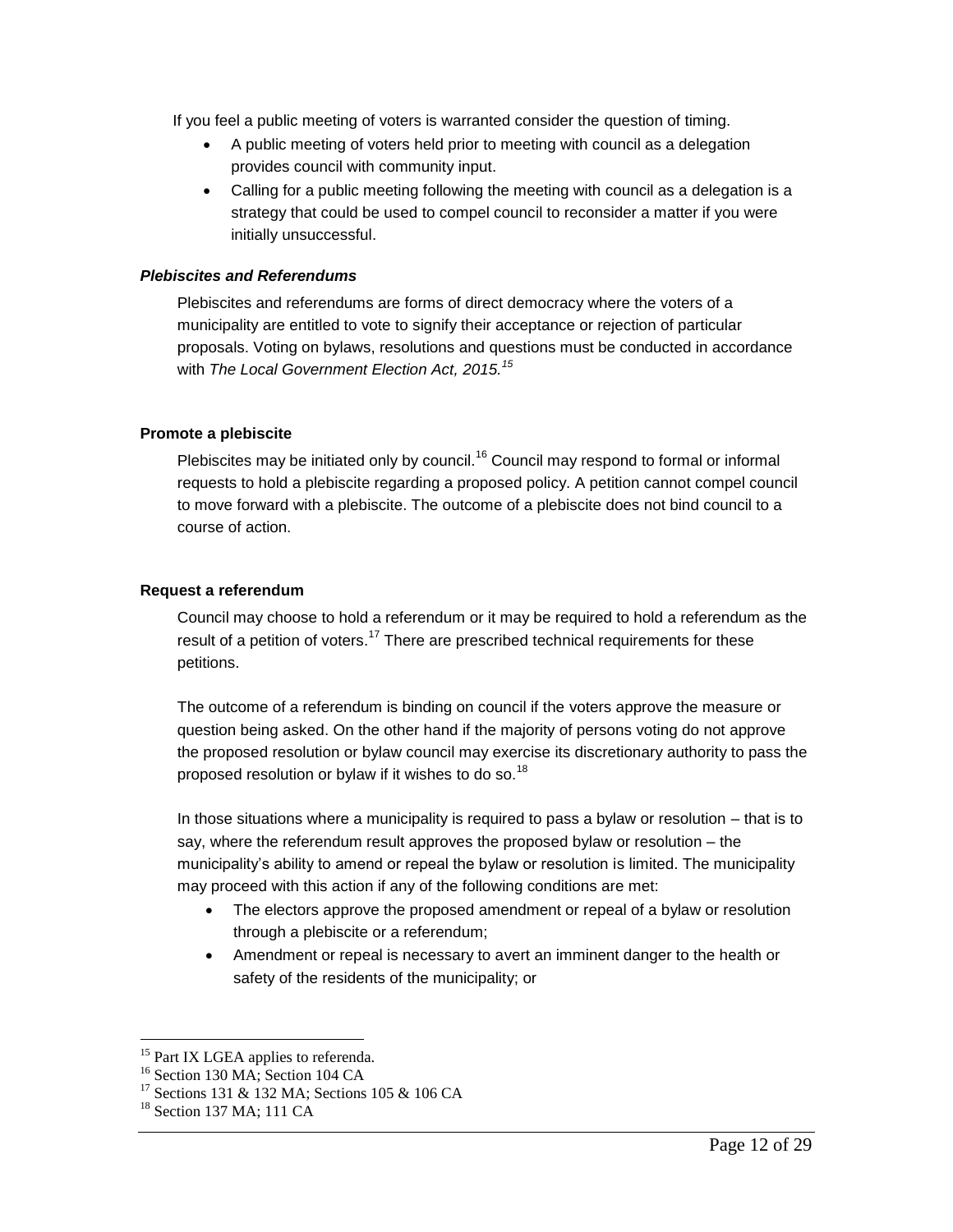The bylaw or resolution to be amended or repealed has been in place for at least three years and the council provides a minimum of 21 days public notice of its intention to amend or repeal the bylaw or resolution.

If the amendment is non-substantive, the above conditions may not apply.

# <span id="page-12-0"></span>**Petition for referendum**

The subject matter of a petition to conduct a referendum must address matters within the jurisdiction of council pursuant *The Municipalities Act* or *The Cities Act*. A petition to conduct a referendum cannot address matters enabled by other legislation such as *The Local Improvements Act, 1993,* or *The Planning and Development Act, 2007*.

The subject matter cannot involve the adoption of an operating budget or a capital budget or the authorization of the municipal tax levy.<sup>19</sup> For example, a referendum regarding upgrades to the water treatment plant may be considered as part of the capital budget and, therefore, beyond the reach of a referendum petition; whereas citizens might petition for a referendum to pass a new bylaw respecting management of the waterworks system.

# <span id="page-12-1"></span>**Technical requirements**

Only persons who are eligible to vote within the municipality are qualified to sign petitions requesting a referendum. The minimum number of petitioners required for a valid petition  $is:$ <sup>20</sup>

- in cities, electors representing at least 10 per cent of the population; and
	- in other municipalities, the greater of:
		- o 25 voters, or
		- o voters representing at least 15 per cent of the population.

Each page of the petition must contain the same statement of purpose and a statement indicating that each petitioner by signing the petition attests he or she is an elector of a city or a voter of a municipality other than a city and has not previously signed the petition.<sup>21</sup> For the purposes of a petition it is important that the petitioners are appropriately identified as an elector or a voter.

In addition to his or her signature each petitioner must include:

- printed surname and given names or initials;
- civic address or legal description of land on which his or her status as a voter is based;
- the date on which the petitioner signed the petition; and
- the signature of a person who witnessed the petitioner signing the petition.

<sup>&</sup>lt;sup>19</sup> Section 132 MA; Section 106 CA

 $20$  Section 132 MA; Section 106 CA

 $^{21}$  Section 133 MA; Section 107 CA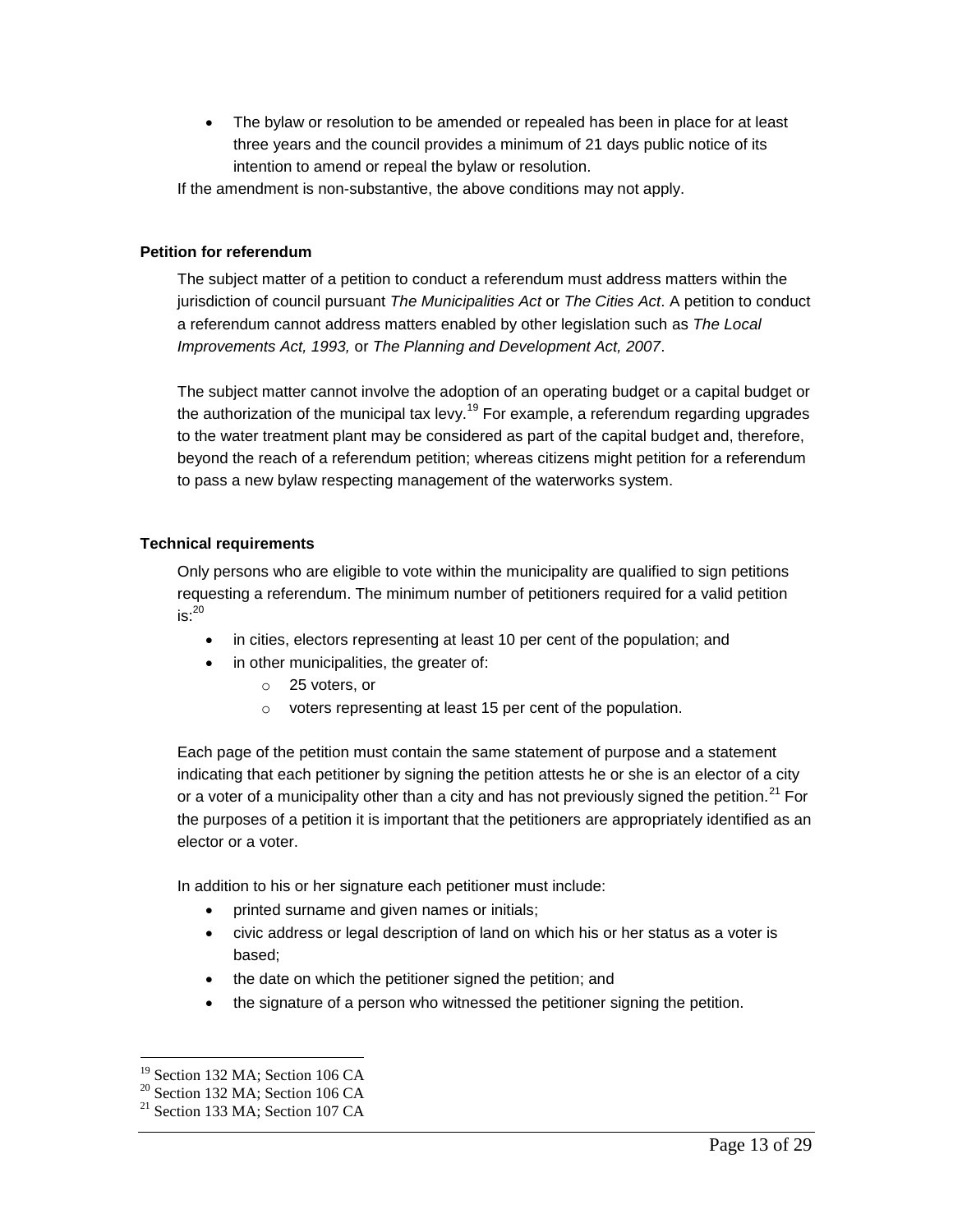The petition must be accompanied by a signed statement of an individual who indicates:

- he or she is the representative of the petitioners;
- the date on which the first signature was collected; and
- the address to whom the municipality may direct any inquiries about the petition.

Overlooking any of the above requirements may compromise the validity of the petition.

A sample petition and representative's statement can be found here:

- of electors in cities see [Appendix "C";](#page-22-0) and
- of voters in other municipalities see [Appendix "D".](#page-24-0)

#### <span id="page-13-0"></span>**Presentation to municipality**

A petition must be presented to the municipality within 90 days after the first person signs the petition. The petition is deemed to be presented to the municipality when it is filed with the administrator. If you present it to council at a meeting rather than filing it with the administrator make sure that this happens before the deadline.

#### <span id="page-13-1"></span>**Post-presentation obligations**

Within 30 days after the date on which it is filed the administrator is responsible for determining the sufficiency or validity of a petition for a referendum. Names may not be added to or removed from the petition after it has been filed with the municipality. When counting the number of petitioners the following circumstances will result in the signatory being excluded:

- the petitioner's signature was not witnessed;
- the petition page contains a statement of purpose different from that contained on the other pages;
- $\bullet$  missing or incorrect printed name of petitioner;
- missing or incorrect civic or legal address of petitioner;
- no date indicating when the petitioner signed the petition; or
- a date indicating the petitioner signed the petition earlier than that specified on the representative's declaration.

## **Insufficient petition**

If the administrator reports that the petition is insufficient council is not required to proceed with the referendum.<sup>22</sup>

## **Sufficient petition**

If the petition is valid council is required to take the following steps in a timely fashion to submit the proposed bylaw or resolution to the voters:<sup>23</sup>

determine the date for the vote;

 $22$  Section 135 MA; Section 109 CA

 $23$  Section 136 MA; Section 110 CA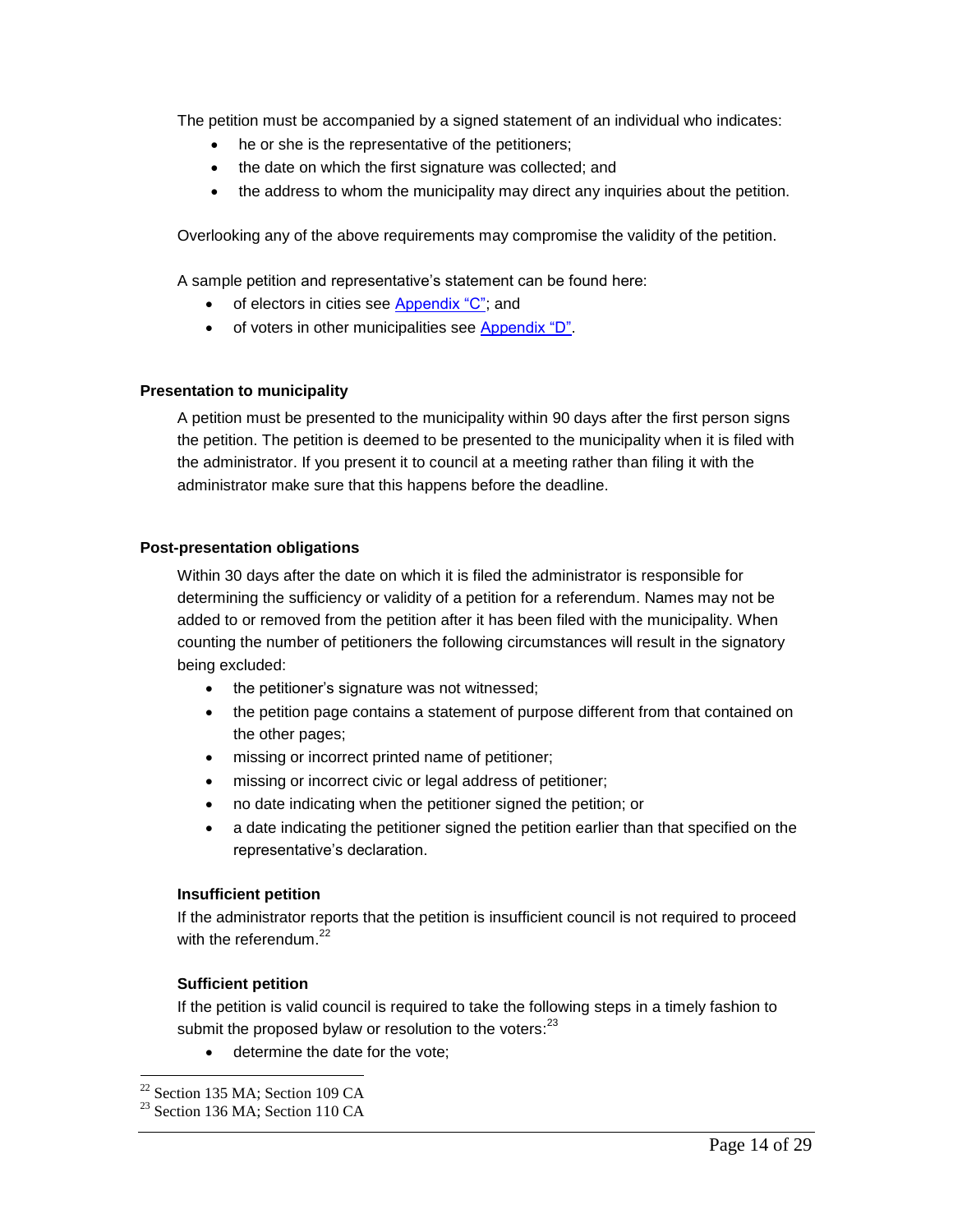- finalize the wording of the draft bylaw or resolution;
- **e** enact an election procedures bylaw or resolution;
- provide notice of the date of the vote; and
- provide for the appointment of representatives to observe voting and ballot counting procedures.

[Appendix "E"](#page-26-0) contains detailed information regarding the actions that will be taken by the municipality after it receives a valid petition for a referendum.

# <span id="page-14-0"></span>*Petition for Audit*

In the case of a municipality other than a city, voters of a municipality may petition council to undertake a financial audit or a management audit of:

- the municipality;
- a council committee or other body established by the council; or
- a controlled corporation established by council.  $24$

# <span id="page-14-1"></span>**Clarify Type of Audit**

Financial audits and management audits are different from the annual financial statement audit which is intended to determine if the municipality's financial statements are prepared in accordance with generally accepted accounting principles. In so doing, the auditor is also required by the Act to report any impropriety found during the course of the audit and report to the mayor/reeve of the municipality with a copy to the Minister. Auditors use their professional discretion in determining the materiality of any items mentioned in the management letter.

A financial audit is an audit which identifies:

- instances of fraud, theft, or other financial misappropriation;
- improper or unauthorized transactions;
- non-compliance with provincial or federal statutes;
- non-compliance with municipal bylaws.

A management audit is an audit to:

- review the performance and operations of a municipality to evaluate whether its operations are undertaken economically, efficiently and effectively;
- investigate and identify issues related to the policy, organization, operation or administration of the municipality; and
- propose appropriate solutions to any issues identified during the course of the audit.

 $24$  Section 140.1 MA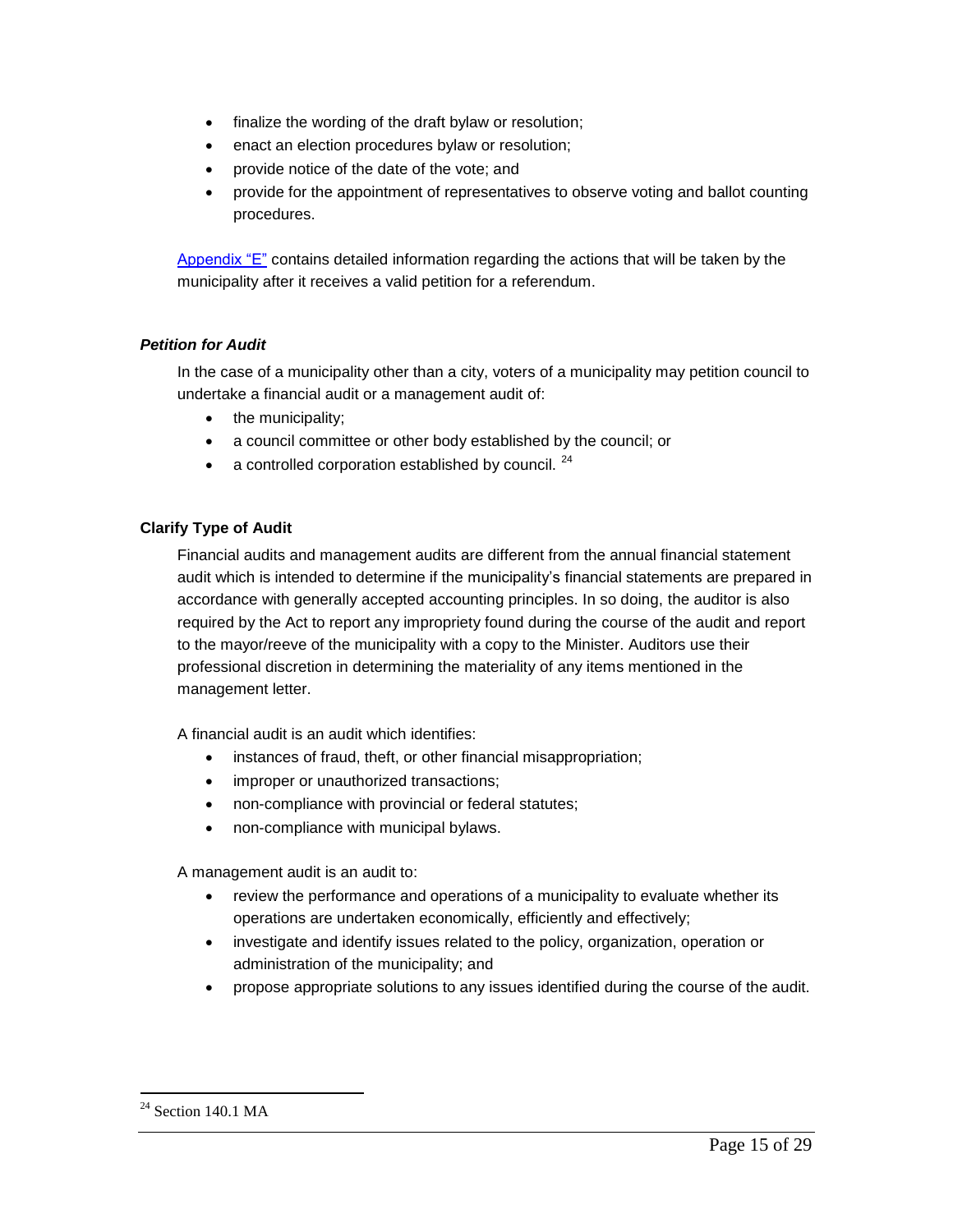## <span id="page-15-0"></span>**Technical Requirements**

To be deemed sufficient, a petition for a financial audit or a management audit must be signed by voters representing at least one-third of the population of the municipality. Further, the petition must also meet the technical requirements of a petition for a referendum. These technical requirements are discussed earlier in this guide – see Plebiscites and Referendums, Technical Requirements.

# <span id="page-15-1"></span>**Presentation to municipality**

A petition must be presented to the municipality within 90 days after the first person signs the petition. The petition is deemed to be presented to the municipality when it is filed with the administrator. If you present it to council at a meeting rather than filing it with the administrator make sure that this happens before the deadline.

# <span id="page-15-2"></span>**Post-presentation obligations**

Within 30 days after the date on which it is filed, the administrator must inform council if the petition for a financial audit or a management audit is or is not sufficient.

At the meeting following the administrator's determination that a petition for a financial audit or a management audit is sufficient, council must pass a resolution to appoint an auditor to conduct the requested audit. The auditor must be someone other than the auditor appointed to undertake the municipality's annual financial audit.

Council is required to work with the auditor to define the scope of the audit, and to cooperate with the auditor during the audit. The audit must be completed within 180 days from the date the petition for a financial audit or a management audit is received by council. The audit must be conducted in accordance with the guidelines and standards as recommended from time to time by the Chartered Professional Accountants of Canada.

The municipality is responsible for all costs of the audit.

Within 30 days of receiving the auditor's report, the municipality shall publicize a notice in the municipal office and in a newspaper circulating within the municipality that the report is available to the public by mail or personal delivery to any person that requests a copy. The exception to this is where misconduct is identified. In this situation, the auditor will send the report to the Deputy Minister of Justice and the municipality cannot make the report public.

# <span id="page-15-3"></span>*Ombudsman Saskatchewan*

The Ombudsman is an officer of the Legislative Assembly whose role is to investigate complaints about the administrative actions and decisions of municipalities and their council members, officers and employees.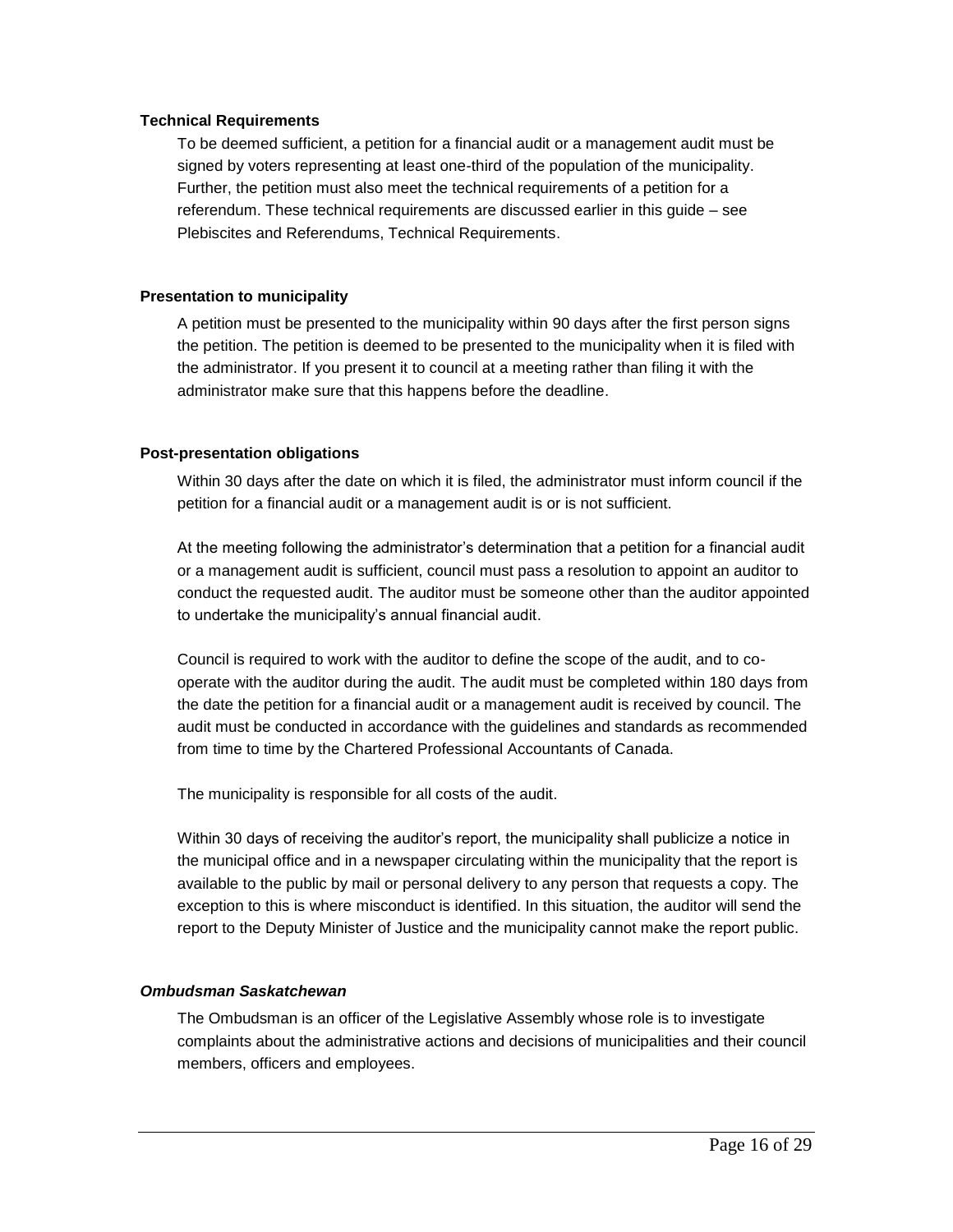The Ombudsman is neutral, impartial and independent. Unlike a lawyer, the Ombudsman does not advocate for individuals. Unlike a judge, the Ombudsman has no authority to overturn municipal decisions. Unlike an elected representative, the Ombudsman does not promote or take a position on matters of public policy.

After an investigation, the Ombudsman can make recommendations to a municipality if the Ombudsman finds that a municipality:

- has made a decision or acted in a way that is contrary to law, unreasonable, unjust, oppressive, improperly discriminatory or based on a mistake of law or fact.
- has exercised a statutory power, duty or function for an improper purpose, on irrelevant grounds, or by taking into account irrelevant considerations.
- should have given reasons for a decision or action.

The Ombudsman can also investigate allegations that a council member is in a conflict of interest or has violated a code of conduct.

If you think you have been treated unfairly by your municipal government, you should first try to resolve the matter directly with the municipality. Depending on the issue, you may raise it by contacting the administration or by meeting with council. If you still feel you are being treated unfairly, you may contact Ombudsman Saskatchewan<sup>25</sup> at 1-800-667-9787.

# <span id="page-16-0"></span>*Electoral Process*

Members of council are elected and hold office for a fixed period of time in accordance with *The Local Government Election Act, 2015.* From a citizen's viewpoint the election process will consist of a call for nominations followed by voting for candidates.

Incumbent members of council may view re-election as approval of their performance during their last term. In many cases, individuals who seek office as a member of council including the reeve or mayor may be unchallenged and therefore they are acclaimed to office. Acclamations may also be viewed as approval of past performance or support of an individual's leadership abilities.

Citizens who desire change may offer their services by running for office or by supporting other candidates. The nomination period begins when the returning officer posts the Call for Nominations. It ends five weeks before Election Day:<sup>26</sup>

- In a resort village, Election Day is the last Saturday in July 2016 and every four years thereafter.
- In other urban municipalities, Election Day is the fourth Wednesday in October 2016 and every four years thereafter.
- In rural municipalities, Election Day is the fourth Wednesday in October in evennumbered years:

 $\overline{a}$ <sup>25</sup> <https://www.ombudsman.sk.ca/>

 $26$  Sections 73 LGEA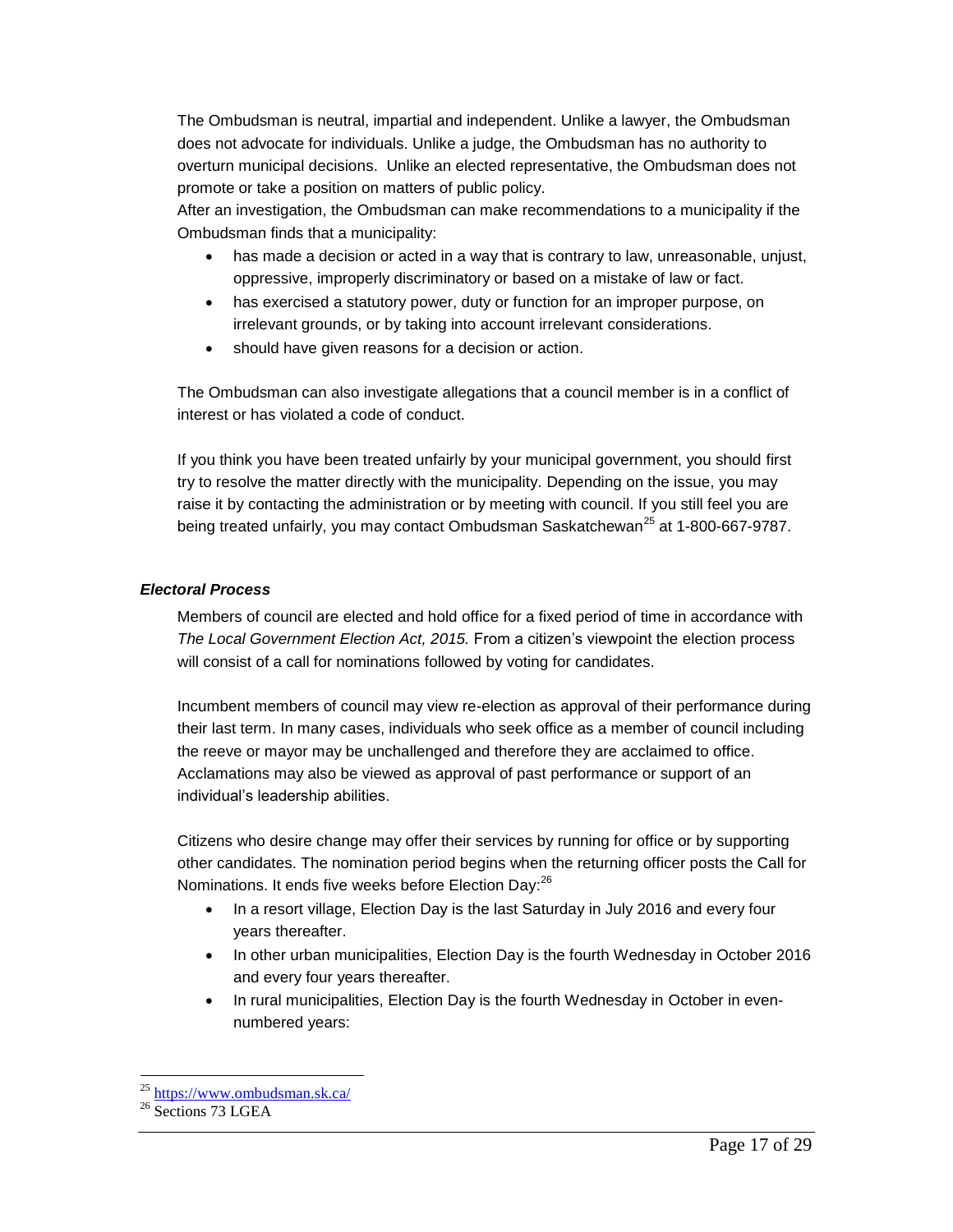- o Elections for the reeve and councillors representing odd numbered divisions are held in 2016 and every four years thereafter;
- o Elections for councillors representing even numbered divisions are held in 2018 and every four years thereafter.

The deadline for posting the Call for Nominations is ten business days before the close of the nomination period.  $27$ 

Elected members are entitled to serve their full term unless they become disqualified from holding office as provided by legislation. A member may resign from council or in certain situations the courts may remove a member from office. Other than by-elections the general election is your only opportunity to effect change regarding the makeup of council.

# <span id="page-17-0"></span>*Legal Challenge*

Citizens retain the right to proceed through the courts to challenge decisions of municipal council however, this option is generally not viewed as simple, inexpensive or quick.

As with the efforts to apply political pressure to members of council your intent to consider a legal challenge involves some initial preparations. You may wish to gather copies of correspondence relating to the matter along with copies of council minutes, bylaws or other relevant documents. Consider researching the legislation particularly *The Municipalities Act* or *The Cities Act* or any other legislation dealing with the activity which is being called into question. Consult with your lawyer to obtain legal advice regarding this process.

You have the right to challenge the validity of bylaws or resolutions within six months of their passage.<sup>28</sup> The challenge may focus on three main areas:

- Is the bylaw or resolution illegal due to a lack of substance or form? Did council contravene legislation and/or exceed its legislative powers? The legislation provides guidance to the courts that the municipality's power to pass bylaws is to be "interpreted broadly"<sup>29</sup> and therefore, narrow interpretations may be less likely to succeed;
- Were the proceedings before the passing of the resolution or bylaw non-compliant with the Act or other legislation? In some cases council may be required to provide notice or hold a hearing prior to making a final decision regarding the matter. Proceeding in a manner contrary to that provided by legislation may render the bylaw or resolution susceptible to a challenge; and/or
- Was the process flawed? Failure to provide notice or to ensure that meetings were properly convened or held may compromise a municipality's ability to defend its bylaw or resolution.

 $27$  Sections 66 LGEA

<sup>&</sup>lt;sup>28</sup> Section 358 MA; Section 320 CA

<sup>&</sup>lt;sup>29</sup> Section 6 MA; Section 6 CA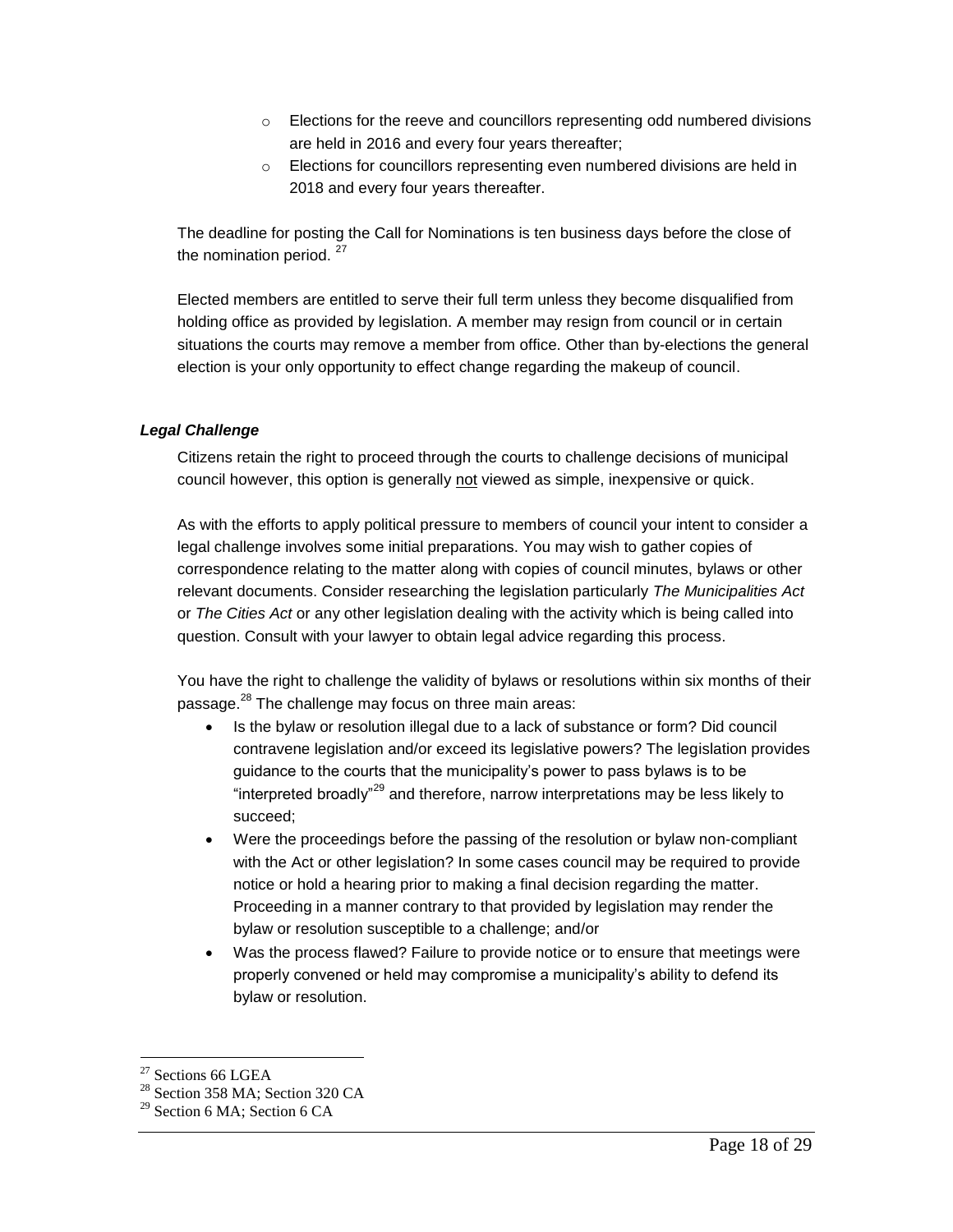Applications to quash bylaws or resolutions of council are heard by the Saskatchewan Court of Queen's Bench.<sup>30</sup> You are strongly advised to obtain the services of legal counsel before proceeding.

Bylaws or resolutions which are passed in good faith by the council may not be challenged on the grounds that the bylaw or resolution is unreasonable.<sup>31</sup> Likewise, bylaws or resolutions may not be challenged on the basis of the qualifications of members of council.<sup>32</sup>

You may initiate legal action if you feel you have been civilly harmed or personally wronged or injured by the municipality. Legal actions may be pursued through Small Claims Court<sup>33</sup> or through the Saskatchewan Court of Queen's Bench.

The Law Society of Saskatchewan maintains a database of judgments which is fully searchable.<sup>34</sup> This online database which can be accessed free of charge, shows many actions against municipalities are unproductive however, there are situations where applicants have been successful.

Municipalities enjoy statutory immunity or non-liability, in certain circumstances including, but not limited to:

- situations where the municipality acts in accordance with its statutory authority unless it is negligent; $35$
- $\bullet$  most nuisances arising from public works or utilities;  $36$  and
- exercising good faith discretionary authority to not take action.<sup>37</sup>

# <span id="page-18-0"></span>**Conclusion**

 $\overline{a}$ 

It has been said "democracy is a messy form of government" however, it is a form of government that is clearly accountable to its electors. Municipal government is a form of democracy and accountability and citizens' ability to influence decisions made by their elected officials, is enshrined in this form of government and its legislation.

Open communication is one of the most effective ways to lobby your members of council for specific decisions. Debate the matter with elected members, municipal officials and other citizens. Define the public interest and build political support.

The cliché "it is not possible to please all of the people all of the time" is a lesson quickly learned by many members of council. Likewise councillors, mayors and reeves who

<sup>30</sup> [http://www.sasklawcourts.ca/default.asp?pg=queens\\_bench](http://www.sasklawcourts.ca/default.asp?pg=queens_bench)

<sup>&</sup>lt;sup>31</sup> Section 360 MA; Section 322 CA

<sup>32</sup> Section 361 MA; Section 323 CA

<sup>33</sup> <http://www.sasklawcourts.ca/>

<sup>34</sup> <http://www.lawsociety.sk.ca/>

<sup>35</sup> Section 339 MA; Section 302 CA

<sup>36</sup> Section 340 MA; Section 303 CA

 $37$  Section 341 MA; Section 304 CA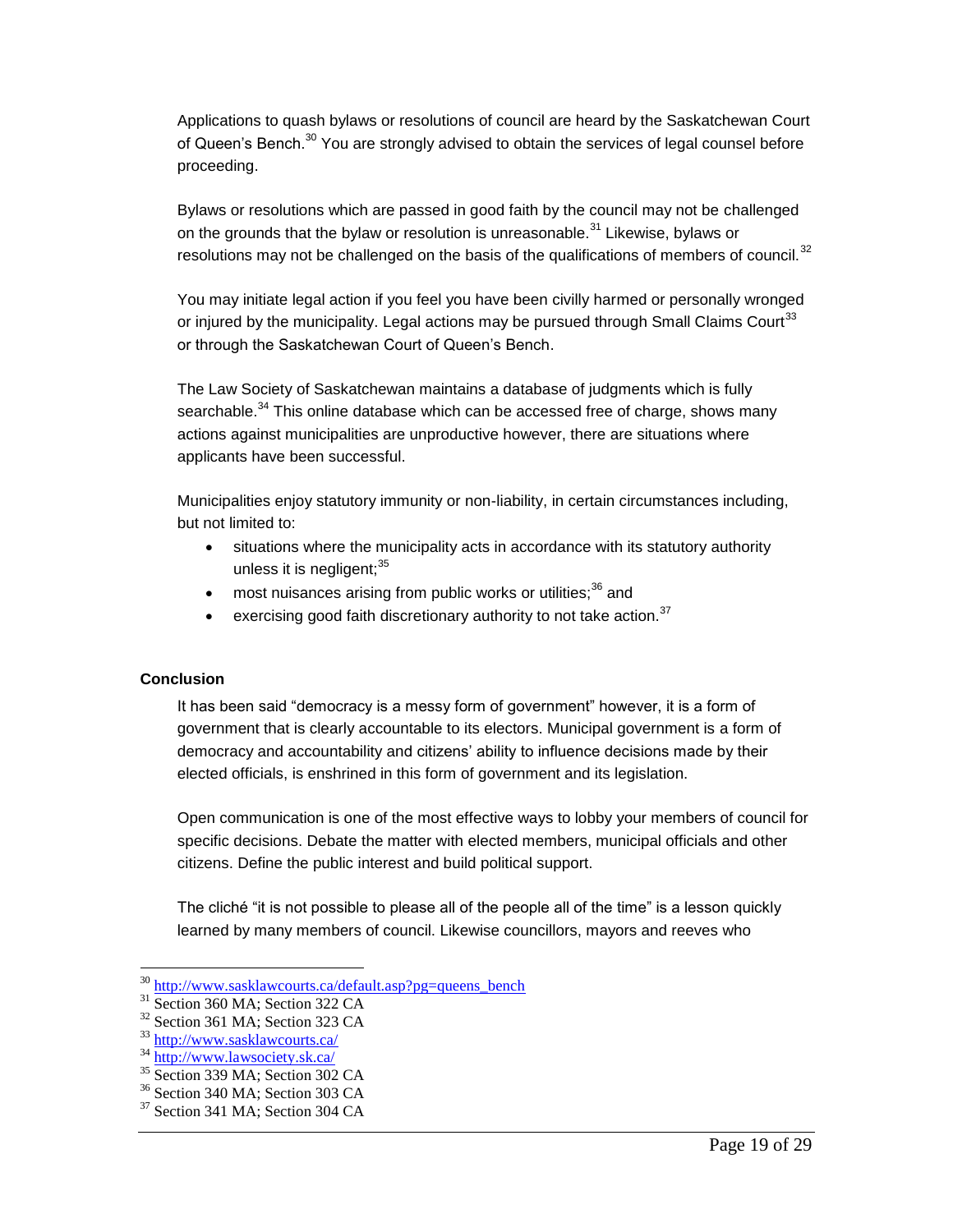consistently disregard public opinion soon discover that they may have little support from electors when seeking re-election. Concerned citizens have opportunities to seek office or to support other candidates who may enjoy more support.

Municipal policies may be challenged through the courts. Saskatchewan courts have demonstrated their willingness to overturn decisions made in bad faith or where procedural fairness has been compromised.

This document provides information regarding options to influence decisions made by council. The initiatives described in this document do not guarantee success in every instance. More than anything else the success of your efforts will be a reflection of your:

- courage;
- persistence;
- persuasive skills; and
- support from other citizens.

For further information please contact:

# **Saskatchewan Ministry of Government Relations Advisory Services & Municipal Relations Branch**

<span id="page-19-0"></span>1010 – 1855 Victoria Avenue Regina, Saskatchewan S4P 3T2 Phone: (306) 787-2680 Fax: (306) 787-2568 Email: muninfo@gov.sk.ca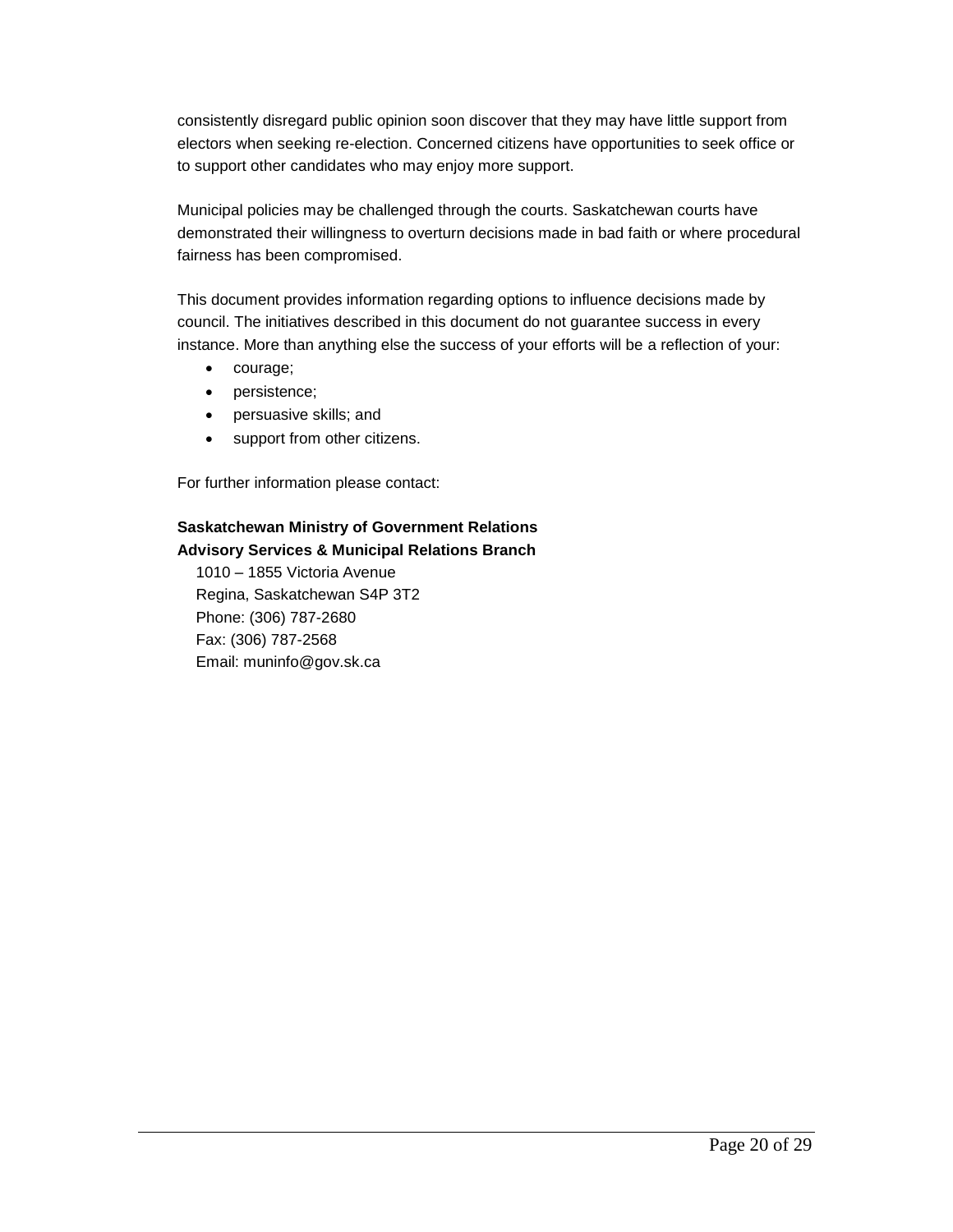# <span id="page-20-0"></span>**Appendix A – Petition for a Public Meeting**

Citizens in every municipality have the right to petition the municipality to call a public meeting of voters.<sup>38</sup> The minimum number of signatures of voters required to compel the municipality to proceed with this action depends on the type of municipality:

- In cities, a petition is to be signed by at least five per cent of the population.
- In resort villages, the petition is to be signed by at least eight per cent of the voters. The petition organizers are encouraged to consult with the administrator to estimate the total number of voters. Few municipalities including resort villages use voters' lists so the exact number of voters and more importantly the minimum number of petitioners, should be clarified.
- In all other municipalities, the petition is to be signed by the greater of:
	- o 20 voters; or
	- $\circ$  five per cent of the population.

Persons signing the petition must be eligible to vote within the municipality.

Legislation does not prescribe technical requirements for a petition for a public meeting in a municipality other than a city:

- Consult with the administrator to confirm the minimum requirements for a valid petition which may be less stringent than those required to request a referendum
- In a city the petition requirements for a public meeting are the same as those for a referendum.

When sufficient signatures have been obtained, the petition is delivered to the council which is typically accomplished by delivering it to the municipal administrator. If citizens wish, they may formally present the petition at a council meeting. Make sure that the petition is delivered before the deadline so that none of the signatories are excluded from the petition.

The administrator is responsible to determine the sufficiency of the petition. If the petition is sufficient a public meeting must be held within 30 days of its receipt by council. Council has the right to refuse the petition if it concerns the same or similar subject of a public meeting held as the result of a petition within the past twelve months.

<span id="page-20-1"></span>Council is required to provide public notice of this meeting in accordance with its Public Notice Bylaw. The minimum amount of public notice is seven days.<sup>39</sup>

<sup>38</sup> Subsection 129(2) MA; Subsection 103(1) CA

 $39$  Section 128 MA; Section 102 CA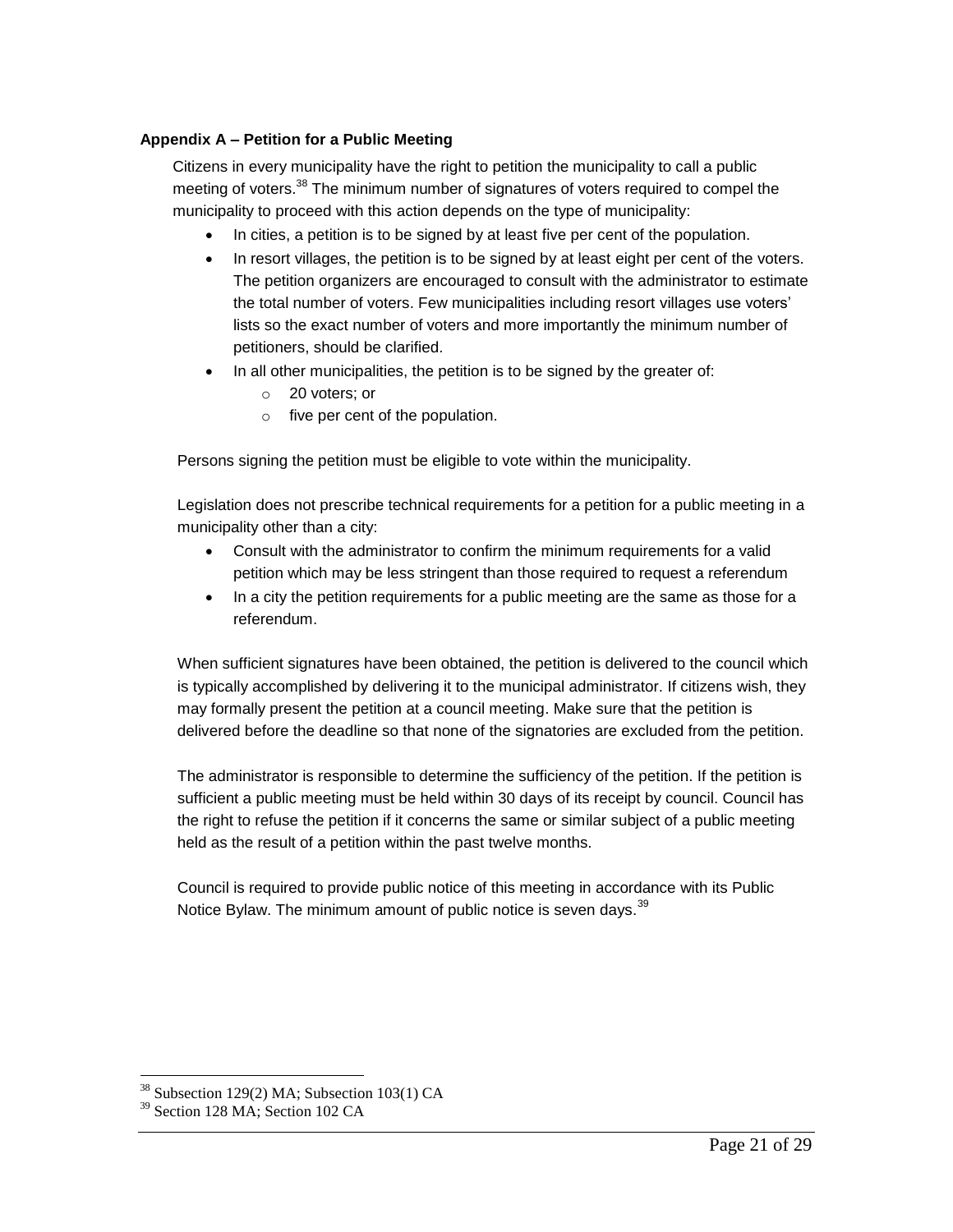# <span id="page-21-0"></span>**Appendix B – Conducting a Public Meeting**

The mayor or reeve is responsible for calling the public meeting and its location, date and time. Legislation does not address the manner in which the public meeting is to be conducted.

In the absence of statutory requirements one has to rely on generally accepted rules of parliamentary procedure when conducting a public meeting of the voters. Authorities on parliamentary procedure have written many books on the topic most of which are available at book stores or libraries. Potential research documents include *Roberts' Rules of Order*, *Bourinot's Rules of Order* and *Parliamentary Procedure at a Glance* by O. Garfield Jones.

A public meeting of the voters may be held to provide participants with information or to gather public input regarding a particular municipal matter or concern. When such a meeting is held as the result of a petition the petition generally indicates the topic to be discussed. Attendees are usually given the opportunity to ask questions and voice their opinions.

As these meetings are not council meetings decisions affecting the municipality cannot be made. Only council at a duly held council meeting can make decisions affecting the municipality. The attendees may make suggestions and recommendations but these are not binding on council. Since this is a public meeting of the voters the voters may run the meeting with council being present to answer questions and listen to concerns.

One issue to be addressed is that of meeting officials – a chairperson and perhaps a secretary. If a secretary is appointed consideration should be given to the following:

- What information is to be recorded?
- What is to be done with the "minutes" after the meeting?

In many situations the municipal administrator may prepare notes for council's consideration at a future council meeting. If a municipal record of the meeting is prepared it should avoid verbatim comments and instead focus on key discussion points. Verbatim comments may be repetitious, irrelevant, inflammatory or incomplete and attempts to capture every word may lead to missing critical points.

The selection of the chairperson may be contingent on the purpose of the meeting and manner in which it was called.

- If council initiated the public meeting to provide information and/or solicit public input it may be appropriate for the mayor or reeve or other elected official to conduct the meeting.
- If the meeting is being held as the result of a petition or an anticipated petition it may be beneficial if someone other than an elected official fulfills the role of chairperson. The chairperson may be selected by those attending the meeting through a process of nomination and voting. Another alternative might include council and the petitioners' representative jointly appointing a neutral, capable individual.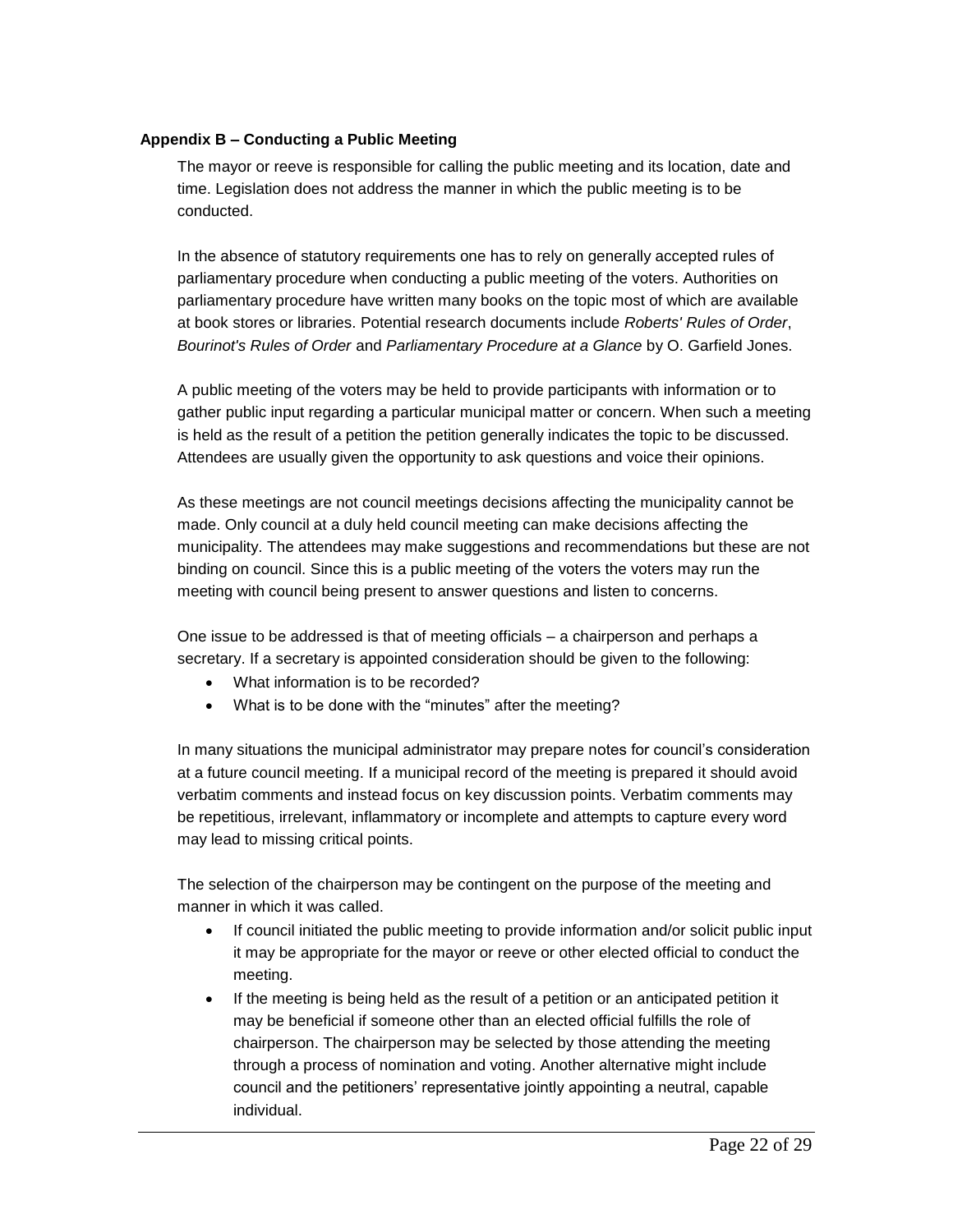The chairperson is responsible for making the meeting run smoothly and without disruption. The chairperson should be impartial and avoid participation in the debate. He or she should be knowledgeable about parliamentary procedures and be someone who is seen by the community as non-partisan and technically able to run a meeting. The chairperson conducts the meeting in a manner agreed to by those present.

It is a good practice for the chairperson to go over certain "ground rules" and get agreement from the attendees on these rules before discussion starts. Some "ground rules" the chairperson might want to consider are:

- explaining the purpose of the meeting;
- establishing an order of business (agenda);
- attendance by the public (i.e. non-voters) and news media;
- allowing or prohibiting tape or video recordings;
- length of time and number of times a speaker is given the floor; and
- <span id="page-22-0"></span>• the procedure for handling resolutions if any, while bearing in mind that resolutions will not bind council to a course of action.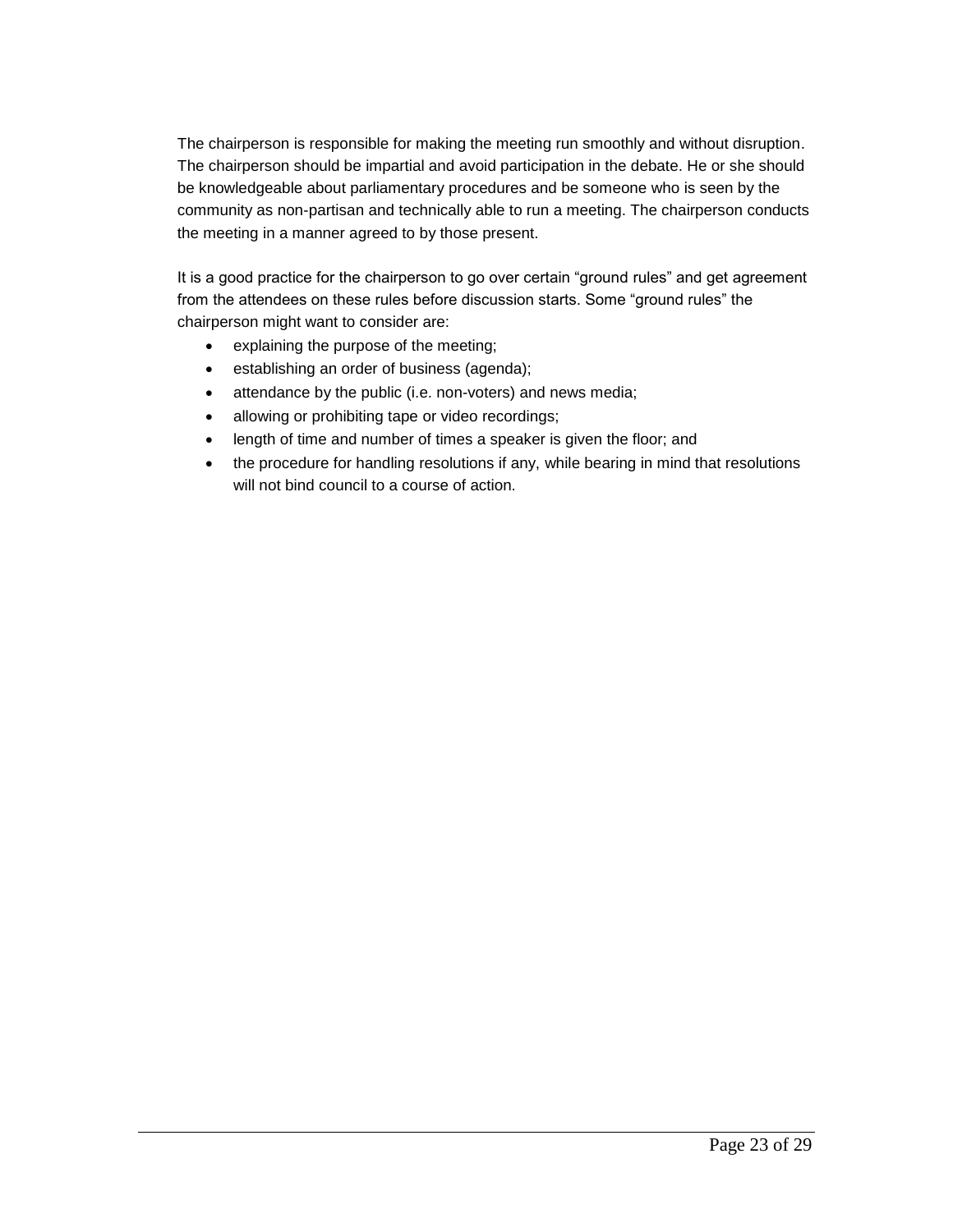#### <span id="page-23-0"></span>**Appendix C – Petition for Referendum (Cities)**

STATEMENT OF REPRESENTATIVE OF PETITIONERS

TO: THE CLERK OF THE CITY OF ZERILL TO A THE CLERK OF THE CITY OF

Submitted herewith is a petition pursuant to section 106 of *The Cities Act*.

I am attaching this statement to the petition as required by section 107 of *The Cities Act.*

I do hereby declare that:

- 1. I am the representative of the petitioners;
- 2. The first signature to this petition was collected on \_\_\_\_\_\_\_\_\_\_\_\_\_\_\_\_[date]; and
- 3. The City may direct any inquiries about the petition to me at the following address:

| <b>Printed Name</b>                          |             |
|----------------------------------------------|-------------|
| Address                                      |             |
| City                                         | Postal Code |
| Daytime phone number                         |             |
| Other phone numbers where you can be reached |             |

\_\_\_\_\_\_\_\_\_\_\_\_\_\_\_\_\_\_\_\_\_\_\_\_\_\_\_\_\_\_\_\_\_\_\_\_\_\_\_\_\_\_\_\_\_\_\_\_\_\_\_\_

SIGNATURE OF REPRESENTATIVE

\_\_\_\_\_\_\_\_\_\_\_\_\_\_\_\_\_\_\_\_\_\_\_\_\_\_\_\_\_\_\_\_\_\_\_\_\_\_\_\_\_\_

\_\_\_\_\_\_\_\_\_\_\_\_\_\_\_\_\_\_\_\_\_\_\_\_\_\_\_\_\_\_\_\_\_\_\_\_\_\_\_\_\_\_

DATE SUBMITTED TO THE CLERK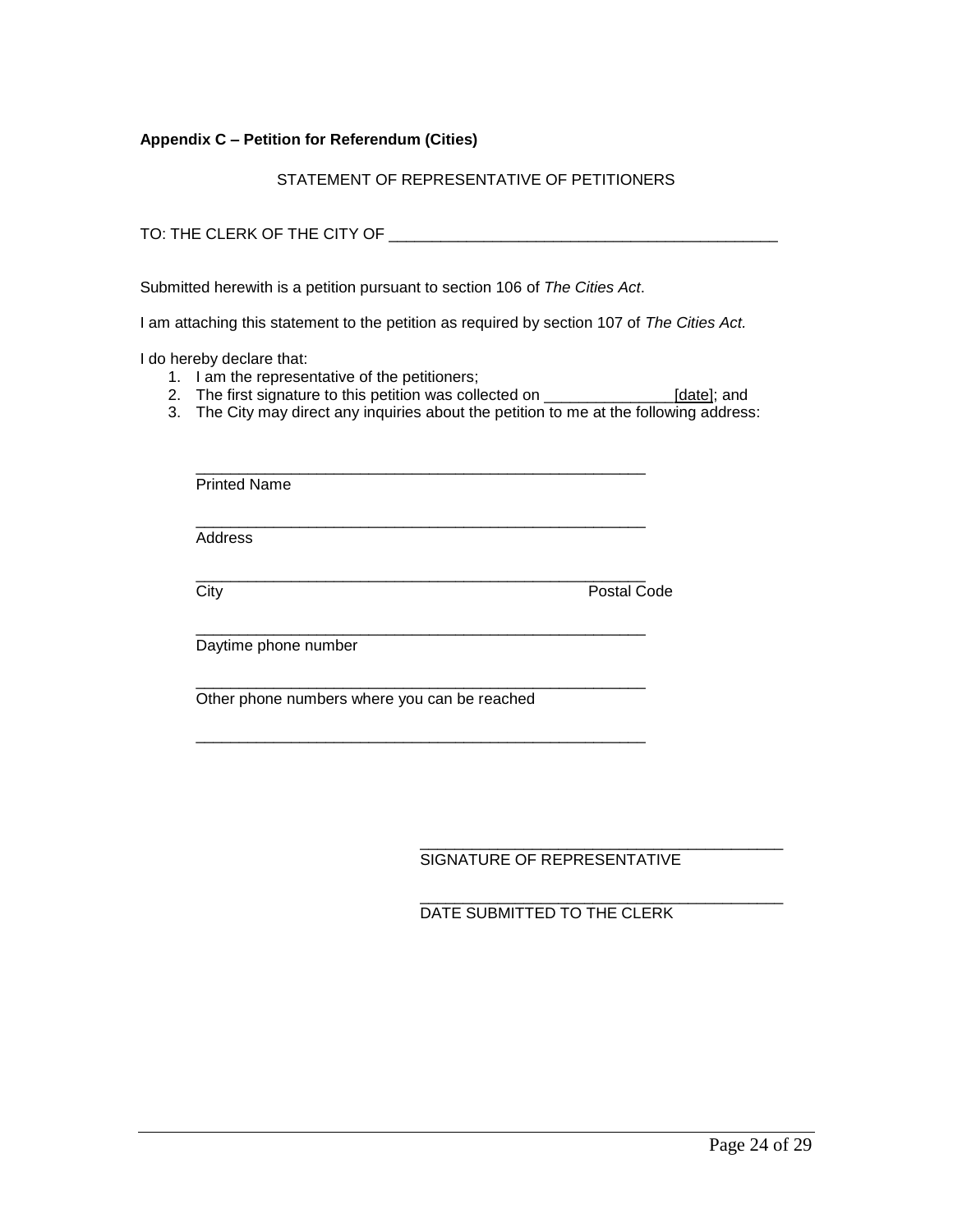## **PETITION REQUESTING A REFERENDUM**

| We the undersigned being electors of the | റ്റ                                                                                           |
|------------------------------------------|-----------------------------------------------------------------------------------------------|
|                                          | do hereby petition according to section 106 of The Cities Act                                 |
| the Council of the                       | to hold a                                                                                     |
|                                          | referendum for the purpose of submitting the following matter to the electors for approval or |
| rejection:                               |                                                                                               |

\_\_\_\_\_\_\_\_\_\_\_\_\_\_\_\_\_\_\_\_\_\_\_\_\_\_\_\_\_\_\_\_\_\_\_\_\_\_\_\_\_\_\_\_\_\_\_\_\_\_\_\_\_\_\_\_\_\_\_\_\_\_\_\_ (State clearly the question that is being petitioned for submission to the electors)

\_\_\_\_\_\_\_\_\_\_\_\_\_\_\_\_\_\_\_\_\_\_\_\_\_\_\_\_\_\_\_\_\_\_\_\_\_\_\_\_\_\_\_\_\_\_\_\_\_\_\_\_\_\_\_\_\_\_\_\_\_\_\_\_

**(NOTE**: Each page must have an identical statement of purpose and must be filed within 90 days of the first signature to be valid)

Each Signatory below hereby attests that he or she is a qualified elector of the municipality and has not previously signed the petition. **Signature of Elector** (Print and Sign Name) **Address<sup>40</sup>** (Civic Address or Legal Land Description) **Date Signed Witness** (Must be 18 or over) Print Sign Print Sign Print **Sign** Print Sign Print Sign Print Sign Print Sign

<span id="page-24-0"></span> $40$  Postal addresses are not acceptable. Use the address or land description that qualifies the person as a voter in the city.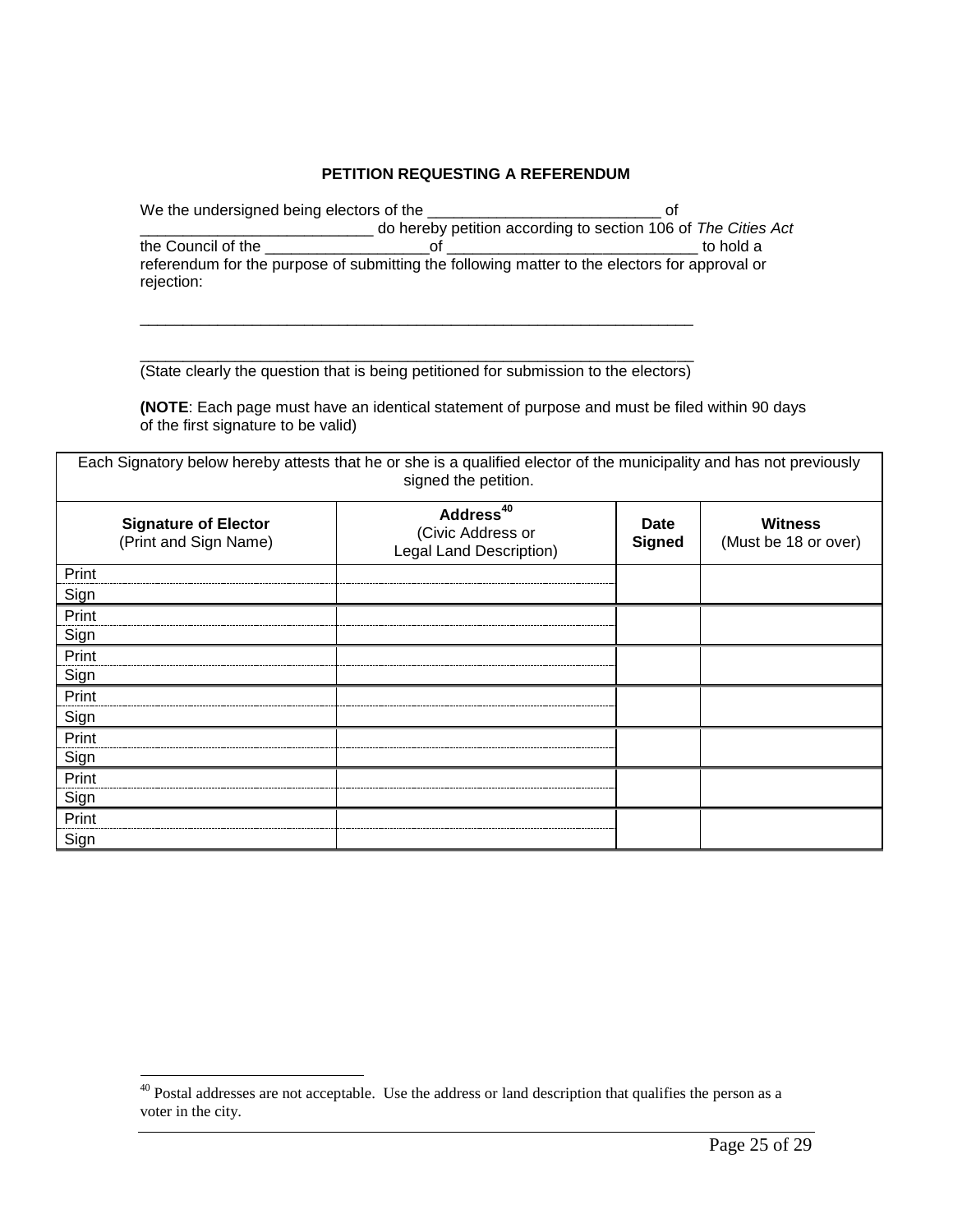#### <span id="page-25-0"></span>**Appendix D – Petition for Referendum (other than cities)**

# **STATEMENT OF REPRESENTATIVE OF PETITIONERS**

TO: THE ADMINISTRATOR OF **EXECUTE ASSESSED ASSESSED.** 

Submitted herewith is a petition pursuant to section 132<sup>41</sup> of *The Municipalities Act.* 

I am attaching this statement to the petition as required by section 133 of *The Municipalities Act*  and:

I do hereby declare that:

 $\overline{a}$ 

- 1. I am the representative of the petitioners;
- 2. The first signature to this petition was collected on \_\_\_\_\_\_\_\_\_\_\_\_\_\_\_\_\_\_\_\_\_[date]; and
- 3. The Municipality may direct any inquiries about the petition to me at the following address:

| <b>Printed Name</b>                          |             |
|----------------------------------------------|-------------|
| <b>Address</b>                               |             |
| Town/Village /RM                             | Postal Code |
| Daytime phone number                         |             |
| Other phone numbers where you can be reached |             |

\_\_\_\_\_\_\_\_\_\_\_\_\_\_\_\_\_\_\_\_\_\_\_\_\_\_\_\_\_\_\_\_\_\_\_\_\_\_\_\_\_\_ SIGNATURE OF REPRESENTATIVE

\_\_\_\_\_\_\_\_\_\_\_\_\_\_\_\_\_\_\_\_\_\_\_\_\_\_\_\_\_\_\_\_\_\_\_\_\_\_\_\_\_\_ DATE SUBMITTED TO THE ADMINISTRATOR

 $41$  Change to section 140.1 if petition is for a financial audit or a management audit.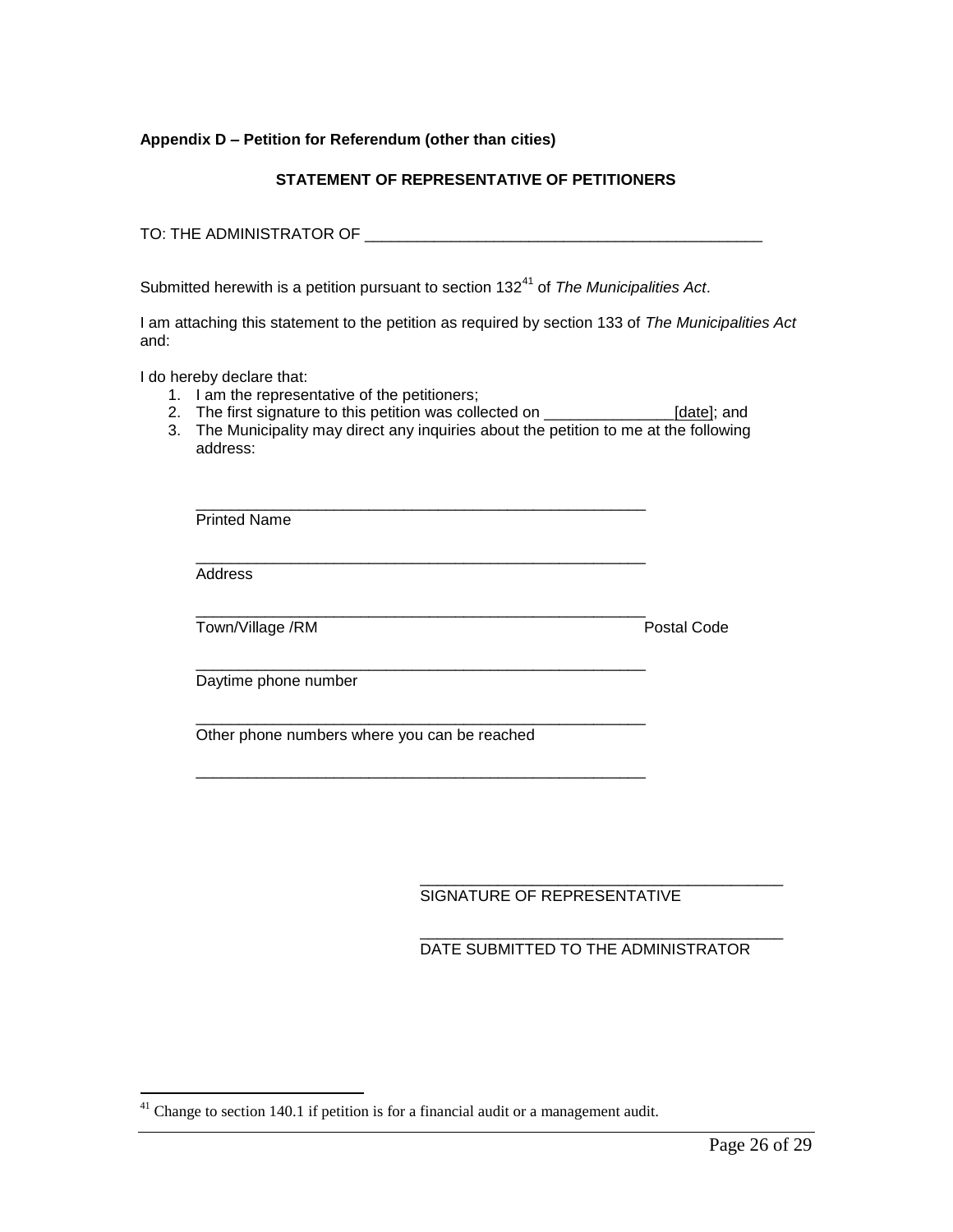# **PETITION REQUESTING A REFERENDUM**

| We the undersigned, being voters of the                   |                                                                      |
|-----------------------------------------------------------|----------------------------------------------------------------------|
|                                                           | do hereby petition according to section $132^{42}$                   |
| of The Municipalities Act the Council of the              |                                                                      |
|                                                           | to <sup>43</sup> hold a referendum for the purpose of submitting the |
| following matter to the voters for approval or rejection: |                                                                      |

\_\_\_\_\_\_\_\_\_\_\_\_\_\_\_\_\_\_\_\_\_\_\_\_\_\_\_\_\_\_\_\_\_\_\_\_\_\_\_\_\_\_\_\_\_\_\_\_\_\_\_\_\_\_\_\_\_\_\_\_\_\_\_\_ (State clearly the question that is being petitioned for submission to the voters)

\_\_\_\_\_\_\_\_\_\_\_\_\_\_\_\_\_\_\_\_\_\_\_\_\_\_\_\_\_\_\_\_\_\_\_\_\_\_\_\_\_\_\_\_\_\_\_\_\_\_\_\_\_\_\_\_\_\_\_\_\_\_\_\_

**(NOTE**: Each page must have an identical statement of purpose and must be filed within 90 days of the first signature to be valid)

| Each Signatory below hereby attests that he or she is a qualified voter of the municipality and has not previously<br>signed the petition. |                                                                       |                              |                                        |  |
|--------------------------------------------------------------------------------------------------------------------------------------------|-----------------------------------------------------------------------|------------------------------|----------------------------------------|--|
| <b>Signature of Voter</b><br>(Print and Sign Name)                                                                                         | Address <sup>44</sup><br>(Civic Address or<br>Legal Land Description) | <b>Date</b><br><b>Signed</b> | <b>Witness</b><br>(Must be 18 or over) |  |
| Print                                                                                                                                      |                                                                       |                              |                                        |  |
| Sign                                                                                                                                       |                                                                       |                              |                                        |  |
| Print                                                                                                                                      |                                                                       |                              |                                        |  |
| Sign                                                                                                                                       |                                                                       |                              |                                        |  |
| Print                                                                                                                                      |                                                                       |                              |                                        |  |
| Sign                                                                                                                                       |                                                                       |                              |                                        |  |
| Print                                                                                                                                      |                                                                       |                              |                                        |  |
| Sign                                                                                                                                       |                                                                       |                              |                                        |  |
| Print                                                                                                                                      |                                                                       |                              |                                        |  |
| Sign                                                                                                                                       |                                                                       |                              |                                        |  |
| Print                                                                                                                                      |                                                                       |                              |                                        |  |
| Sign                                                                                                                                       |                                                                       |                              |                                        |  |
| Print                                                                                                                                      |                                                                       |                              |                                        |  |
| Sign                                                                                                                                       |                                                                       |                              |                                        |  |

<span id="page-26-0"></span> $42$  Change to section 140.1 if petition is for a financial audit or a management audit.

 $43$  Reword text after this point to petition for a financial audit or a management audit.

<sup>&</sup>lt;sup>44</sup> Postal addresses are not acceptable. Use the address or land description that qualifies the person as a voter in the municipality.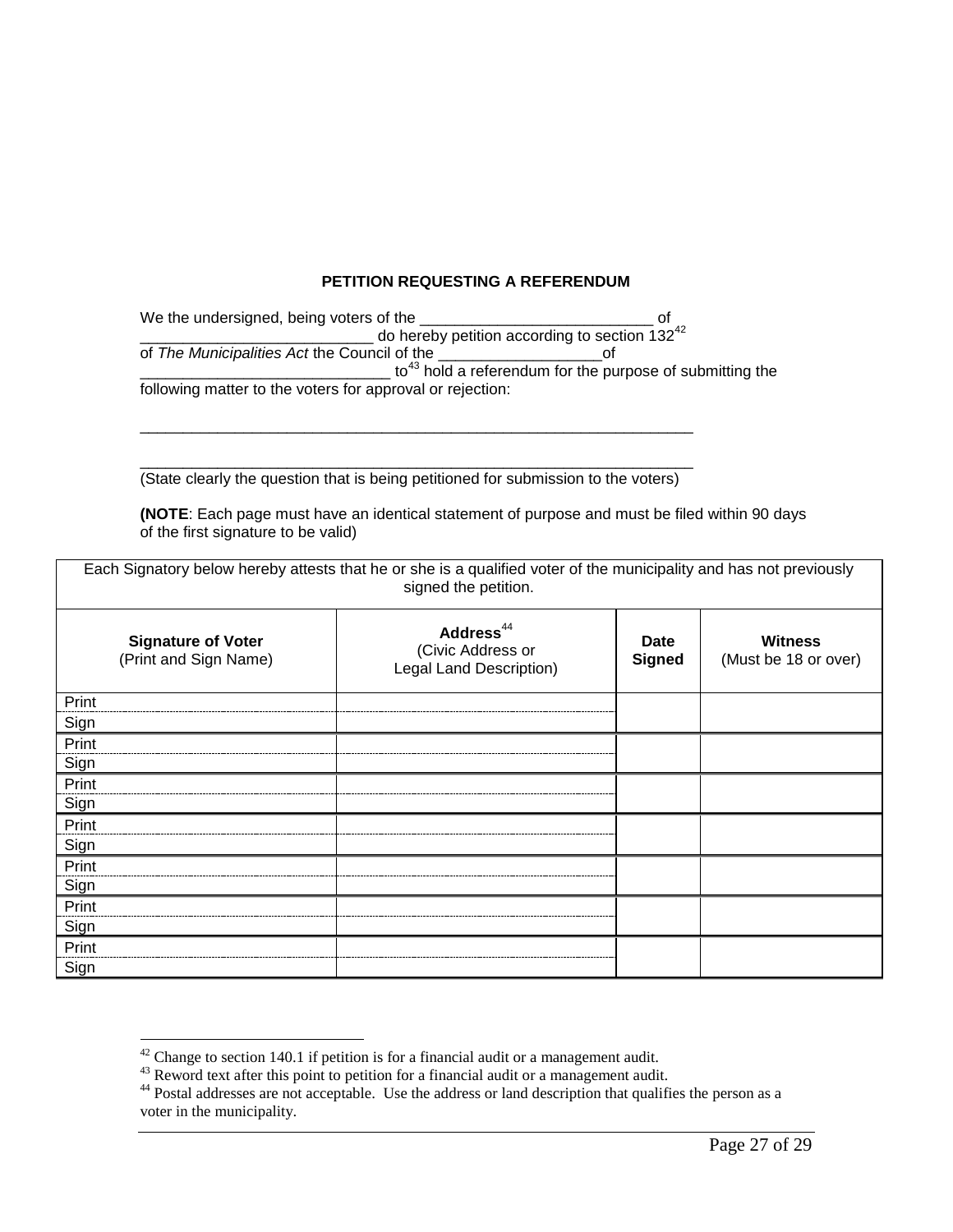# <span id="page-27-0"></span>**Appendix E – Municipal Actions after Receiving a Valid Petition for a Referendum**

If the petition is valid council is required to take specific steps in a timely fashion to submit the proposed bylaw or resolution to the voters: $^{45}$ 

- In the case of a resort village where the petition is filed on or before March 1st of the year in which a general election is being held the vote shall be held before the end of the year. If the petition is filed at any other time the vote will be held within nine months after the petition is filed with the municipality.
- In the case of other municipalities where the petition is filed on or before July 1st of the year in which a general election is being held the vote shall be held before the end of the year. If the petition is filed at any time the vote will be held within nine months after the petition is filed with the municipality.

The wording of the draft bylaw or resolution is to be finalized at least eight weeks before the vote.

If council passes the bylaw or resolution requested by the petition then it is not required to proceed with the referendum.

The council may apply to the Court of Queen's Bench for direction if:  $46$ 

- the wording of the petition is unclear,
- there are conflicting petitions or
- for any other reason where the court's direction might be required.

The petitioners' representative or representatives are to be provided notice that the court's direction is being sought and any order the court makes regarding the petition shall govern the referendum vote.

*The Local Government Election Act, 2015* (the LGEA) requires municipalities to enact an election bylaw which will address the following matters: $47$ 

- date of the vote which may correspond to the date of the general election or a byelection;
- time and place that the returning officer will declare the results of the vote; and
- time and place that the returning officer will receive representations and designate observers.

Public notice is to be provided respecting the voting date. The first publication of the notice must occur between three to five weeks before voting day.<sup>48</sup> Notice is provided by posting the notice at the municipal office, at the office of the returning officer, at least one other

<sup>45</sup> Section 136 MA; Section 110 CA

<sup>46</sup> Section 138 MA; Section 112 CA

<sup>47</sup> Section 146 LGEA

<sup>&</sup>lt;sup>48</sup> Section 147 LGEA